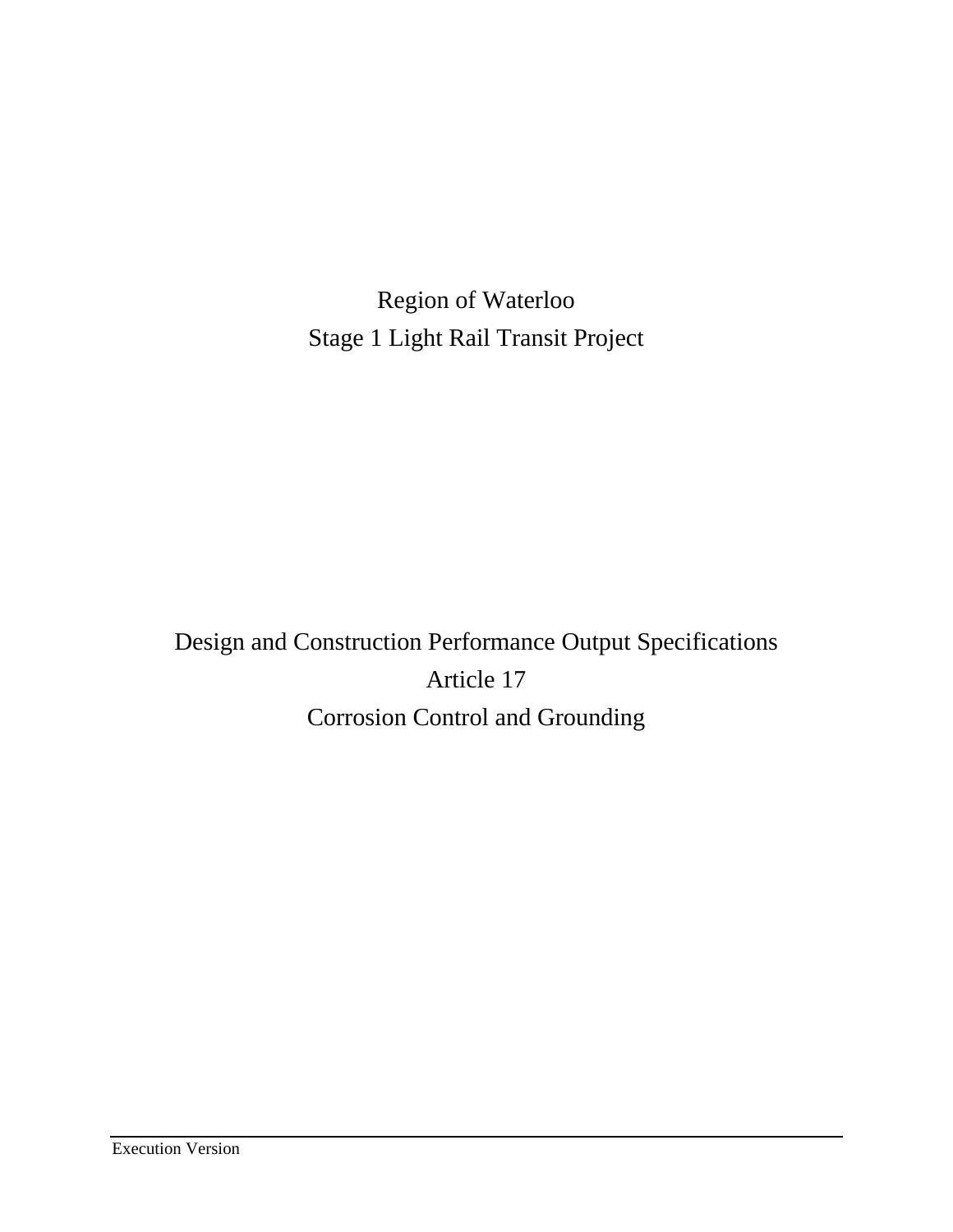# **Table of Contents**

| 17.1  |  |
|-------|--|
| 17.2  |  |
| 17.3  |  |
| 17.4  |  |
| 17.5  |  |
| 17.6  |  |
| 17.7  |  |
| 17.8  |  |
| 17.9  |  |
| 17.10 |  |
| 17.11 |  |
| 17.12 |  |
| 17.13 |  |
| 17.14 |  |
| 17.15 |  |
| 17.16 |  |
| 17.17 |  |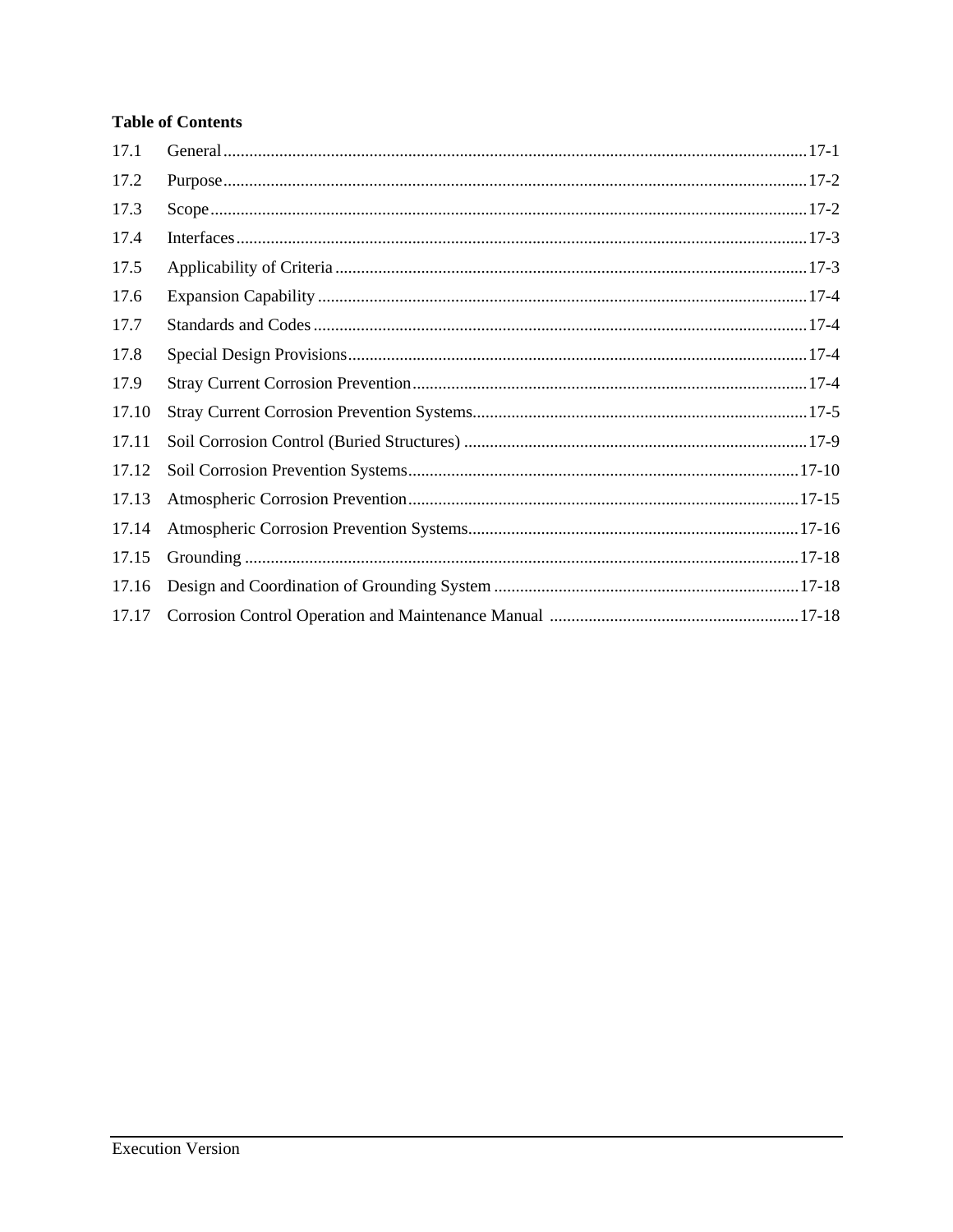# **ARTICLE 17 CORROSION CONTROL AND GROUNDING**

### **17.1 General**

- (a) This Article shall apply to corrosion control design for underground metallic structures and pipes, storage facilities, and any other facilities where corrosive conditions can occur. Types of corrosion control include stray currents mitigation, protective coating, and cathodic protection. The purpose of this Article is to provide design guidelines for corrosion control and grounding. Project Co's solutions to corrosion control and grounding issues shall expand on these guidelines. Project Co shall prepare a Basis of Design Report – Corrosion Control and Grounding which explains Project Co's approach to corrosion control and grounding in greater detail and in a site specific manner. The presentation of specific corrosion control and grounding requirements within this Article must not be construed to limit or modify in any way Project Co's responsibility to provide a holistic, comprehensive, and fully functional solutions to all corrosion control and grounding functions and corrosion control and grounding related appurtenances. The Basis of Design Report – Corrosion Control and Grounding shall address every aspect of the corrosion control and grounding design requirements cited in this Article. The rationale for all deviations or variances from any requirement cited this Article must be fully described in the Basis of Design Report – Corrosion Control and Grounding. As a supporting design document, Project Co shall prepare a Baseline Soil, Atmospheric and Existing Stray Current Condition Report and submit the draft report as part of Project Co's Phase 1 submittal. The final report is due 60 days after the Phase 1 submission and shall be augmented to reflect any testing that may occur after the final submission of the report.
- (b) The Basis of Design Report Corrosion Control and Grounding shall be prepared by Project Co's corrosion control engineer. Corrosion engineer shall be certified by NACE International as a Corrosion Specialist. This report will be used to guide the design of the LRT system and shall contain at a minimum:
	- (i) Results of all environmental condition investigations with a narrative discussing the implications of the investigations. The results shall be included in the Baseline Soil, Atmospheric and Existing Stray Current Condition Report.
	- (ii) A review and recommendations for all trackwork related components and materials that are intended be used to isolate the running rails from earth ground and provide the acceptance testing requirements for those materials prior to being installed on the LRT system.
	- (iii) The testing procedure(s) and basis for resistance to earth values that will be used for acceptance testing of all newly constructed trackwork
	- (iv) The testing procedure(s) that will be used for measuring existing stray current conditions and the corrosive potential of soil and atmospheric conditions.
	- (v) The testing procedure(s) that will be used monitor the in-service resistance to earth condition for all in-service trackwork
	- (vi) A review and recommendations for all elements in the immediate vicinity of the running rail such as poured in place or precast concrete, asphalt materials, other materials that may be used to fill in voids around the running rails, reinforcing steel, and provide the

#### **Confidential – Economic Interests of The Region of Waterloo and Ontario Infrastructure and Lands Corporation**  Page 17-1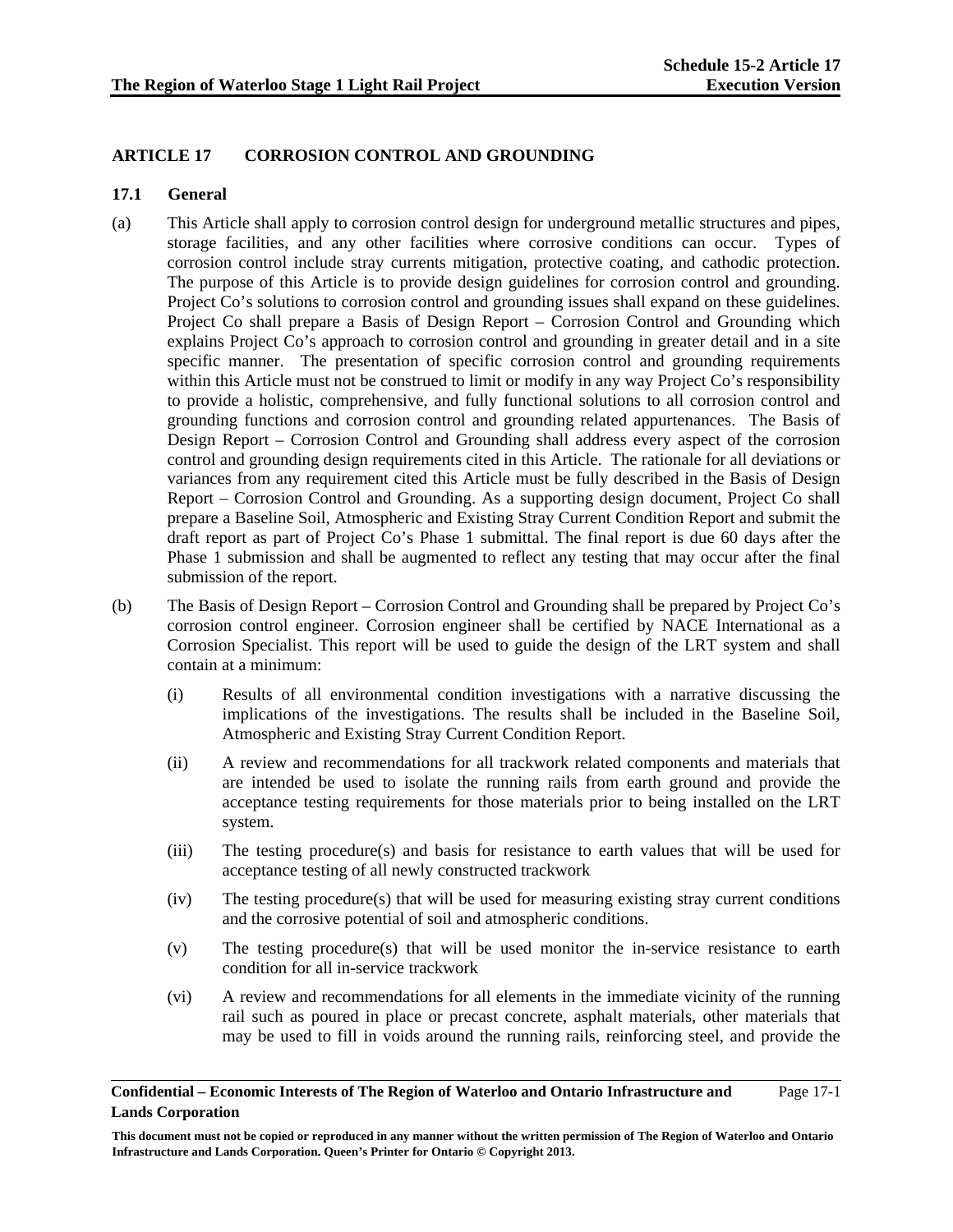acceptance testing requirements for those materials prior to be installed on the LRT system.

- (vii) A review and recommendations for utility corrosion control designs whether those designs are prepared by Project Co or by the utility which is impacted by the Stage 1 LRT Project.
- (viii) A review and recommendations for electrical grounding for OCS poles and other project structures.

## **17.2 Purpose**

(a) (a) These criteria describe design requirements necessary to accomplish corrosion control measures for Region of Waterloo Stage 1 Light Rail Transit Project. Design factors to consider for each system include plans to minimize stray current at the source, prevent premature failures of Light Rail Transit (LRT) facilities, and other underground structures to be installed, operated, and maintained in a cost effective manner. Corrosion control requirements shall be coordinated with all applicable engineering disciplines and neighbouring utility companies.

### **17.3 Scope**

- (a) General
	- (i) These criteria are separated into three areas, namely stray current corrosion control, soil corrosion control, and atmospheric corrosion control. The design criteria for each of these categories and its implementation shall meet the following objectives.
		- A. Realize the design life of LRT facilities by avoiding premature failure caused by corrosion,
		- B. Minimize annual operating and maintenance costs associated with material deterioration,
		- C. Ensure continuity of operations by reducing or eliminating corrosion related failures of LRT facilities and subsystems,
		- D. Minimize detrimental effects to facilities belonging to others as may be caused by stray currents from transit operations.
- (b) Stray Current Corrosion Control
	- (i) Stray current control shall be based on the following principals:
		- A. Increasing the conductivity of the return circuit,
		- B. Increasing the resistance between the return circuit and the earth,
		- C. Increasing the resistance between the earth and underground metallic structures,
		- D. Increasing the resistance of underground metallic structures.
	- (ii) Stray current control measures shall be installed to traction power and trackwork systems to obtain minimal flow of direct current (dc) stray current into the surrounding environment. Protection measures shall be applied to assure that stray earth currents are maintained within acceptable ranges to avoid deterioration of buried metallic structures. Project Co shall provide recording charts as part of Project Co's program to measure

#### **Confidential – Economic Interests of The Region of Waterloo and Ontario Infrastructure and Lands Corporation**  Page 17-2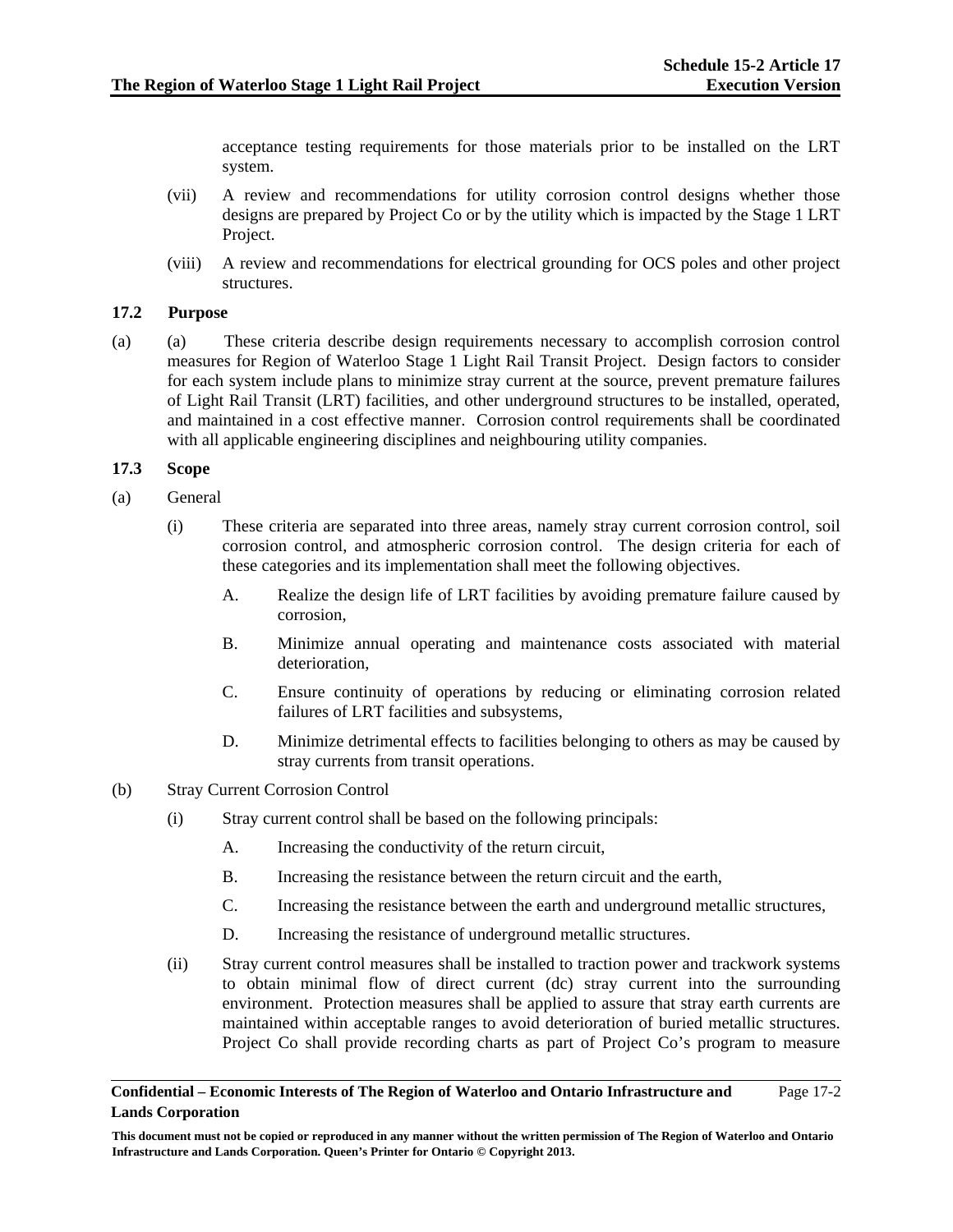existing stray currents to determine effects/magnitude of existing stray currents, if present, on existing utility installations, and to serve as documented reference for future investigations. The results of Project Co's program to measure existing stray currents shall be included in the Baseline Soil, Atmospheric and Existing Stray Current Condition Report.

- (c) Soil Corrosion Control
	- (i) Soil and ground water corrosive characteristics shall be determined and documented during the Baseline Stray Current Surveys. This effort shall include an assessment of the de-icing chemicals used by each municipality as well as any de-icing or anti-icing chemicals, lubricants or other chemical that may be applied by Project Co in the vicinity of the trackway. Analysis of the data obtained, or from supplemental on-site measurements shall be the basis for corrosion control designs. Structures shall be protected against the environmental conditions by the use of coatings, insulation, cathodic protection, and electrical continuity as appropriate.
- (d) Atmospheric Corrosion Control
	- (i) The atmospheric corrosion conditions such as temperature, relative humidity, and amount of rainfall shall be determined during the Baseline Stray Current Survey. The areas with corrosive atmospheres (industrial, marine, rural, etc.) shall be identified. This condition assessment shall also include identification of areas where salt spray or spray from other de-icing or anti-icing chemicals may present a corrosion control issue. Materials selection, designs, and associated coatings shall be based on recommendations of the survey and shall be used to prevent metallic structures and hardware from atmospheric corrosion.
- (e) Grounding
	- (i) Due to the natural difference between safety grounding and corrosion control requirements, the guidelines provided in these criteria shall be followed. Grounding designs for Traction Power Substations, passenger stations, shops and yards, aerial structures, and other wayside locations, shall be reviewed by corrosion control personnel to assure corrosion control designs are not compromised.

# **17.4 Interfaces**

(a) Corrosion control shall be interfaced and coordinated with other engineering disciplines and designs, including the utility, mechanical, civil, structural, electrical, trackwork, traction electrification, environmental, geotechnical, architectural, signals, communications, and safety and security designs. The Project Co's corrosion control engineer shall review and provide recommendations on corrosion control mitigation measures on design work being performed by utilities, municipalities or other public or private entities that are in the vicinity of the LRT.

### **17.5 Applicability of Criteria**

(a) Since the LRT system will be designed and constructed in segments, corrosion control criteria shall be applicable throughout the design, installation, and start-up process of all segments.

**This document must not be copied or reproduced in any manner without the written permission of The Region of Waterloo and Ontario Infrastructure and Lands Corporation. Queen's Printer for Ontario © Copyright 2013.**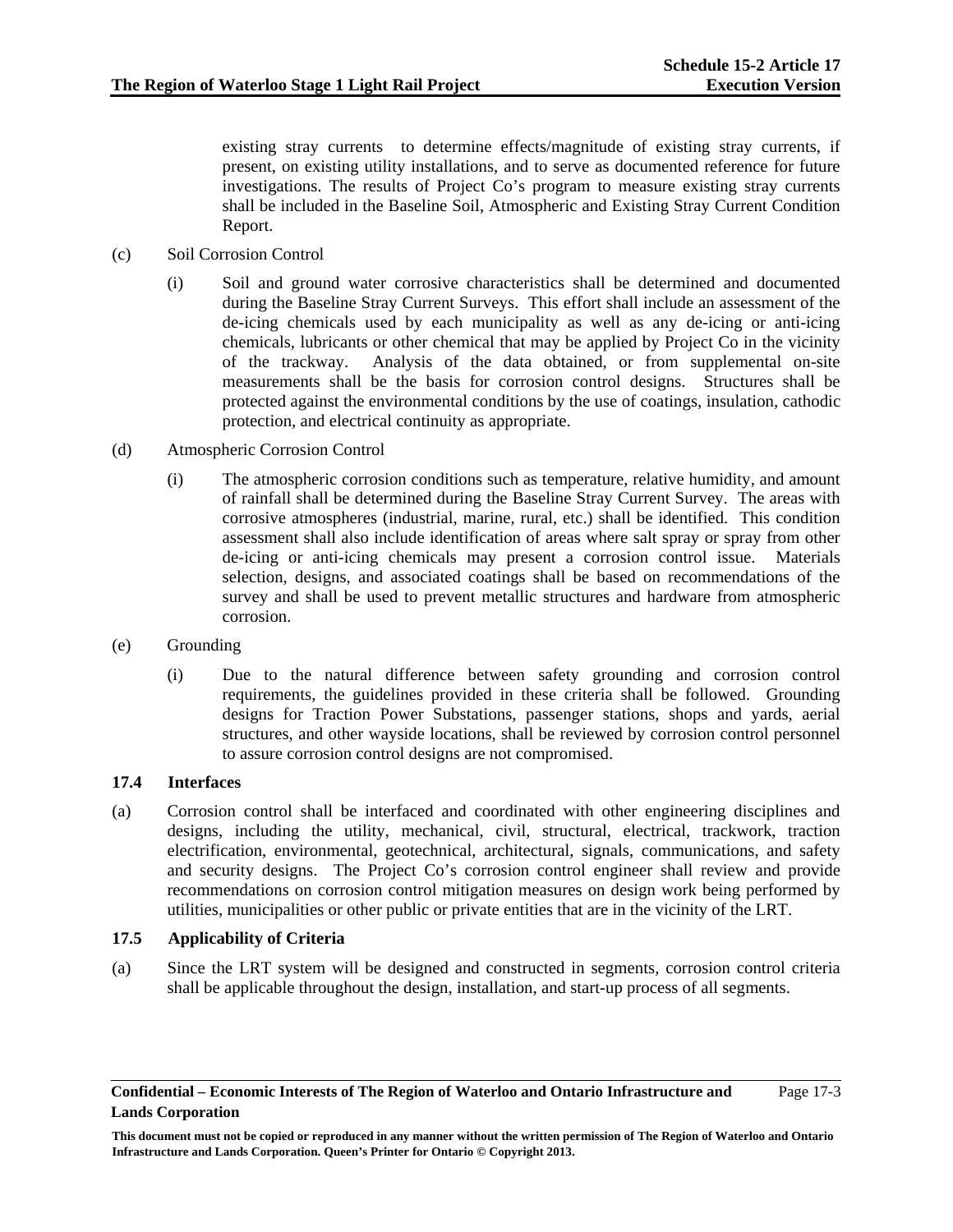## **17.6 Expansion Capability**

(a) Corrosion control systems shall be easily expandable to the entire system without major reconfiguration, reconstruction, redundancy, and duplication of equipment. Experimental designs, equipment, and prototypes of a research nature are discouraged and must be reviewed and approved by the Region prior to their implementation and prior to incurring any costs.

## **17.7 Standards and Codes**

- (a) Standards, codes, and recommended practices for corrosion control include the following publications and/or codes by:
	- (i) The National Association of Corrosion Engineers International
	- (ii) National Fire Protection Association
	- (iii) American National Standard Institute
	- (iv) American Standards for Testing Materials
	- (v) American Water Works Association
	- (vi) American Electric Railway Association
	- (vii) Department of Transportation
	- (viii) Steel Structures Painting Council
	- (ix) Institute of Electrical and Electronic Engineers
	- (x) Underwriters Laboratories, Inc.
	- (xi) The Occupational Safety and Health Act of Ontario
	- (xii) Ontario Electrical Code
	- (xiii) Military Specifications
	- (xiv) National Electrical Manufacturer's Association
	- (xv) Ontario Electrical Safety Code
	- (xvi) Canadian Standards Association
- (b) Other codes or regulations may also apply and the designers shall consult these publications and provide systems in accordance with the most stringent applicable code, or industry practice.

## **17.8 Special Design Provisions**

(a) During the pre-design and design phases of the project, the corrosion control designer shall identify unique and special design cases such as existing building foundations, paralleling power lines, and unusual soil conditions. In these cases, the corrosion control designer shall evaluate and recommend special design measures as appropriate.

## **17.9 Stray Current Corrosion Prevention**

- (a) Purpose
	- (i) The purpose of this section is to provide criteria for designs to minimize the corrosion impact of stray currents from the LRT system which would impact LRT structures and

#### **Confidential – Economic Interests of The Region of Waterloo and Ontario Infrastructure and Lands Corporation**  Page 17-4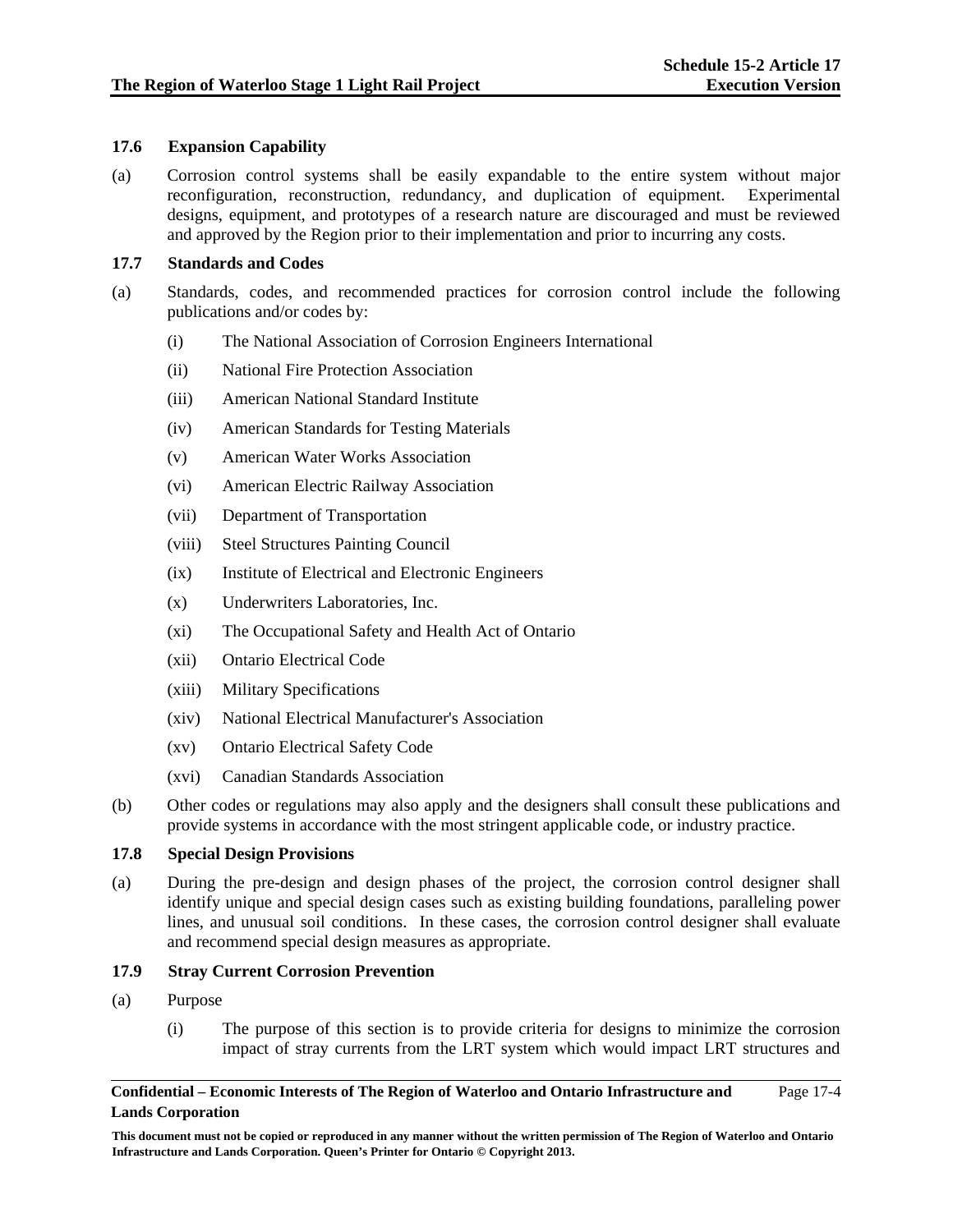adjacent structures. By the application of the appropriate design criteria, the magnitude of stray currents can be reduced to such low levels that their corrosive effect on buried structures is negligible. The basic requirements for stray current control are as follows:

- A. Under normal conditions, operate the LRT system without direct or indirect electrical connections between either the positive or negative traction power distribution circuits and ground.
- B. Traction power and the trackwork shall be designed to minimize stray currents from the LRT system during normal revenue operations.
- C. Ballast shall be clean, well drained, high resistivity material.
- (b) Scope
	- (i) Structures and systems that may be affected by stray currents shall be identified. Typically these include, but are not limited to:
		- A. Trackwork components
		- B. Traction electrification system components
		- C. Metallic pipes and casings
		- D. Reinforced concrete structures.
	- (ii) Designs and design review efforts shall be coordinated with the outside agencies through the Region.

### **17.10 Stray Current Corrosion Prevention Systems**

- (a) General
	- (i) Stray current designs shall reduce or limit the level of stray current at the source, and provide a means to mitigate and monitor stray current activity on buried and embedded metallic structures.
	- (ii) The primary requirements for stray current control are:
		- A. To operate the system with no direct or indirect electrical connections between the positive and negative traction power distribution circuits and ground.
		- B. To minimize the electrical resistance of the negative return facilities.
		- C. To establish electrical continuity of steel reinforcement in cast-in-place concrete structures by selective tack welding of the reinforcement bars or using an equivalent means to establish the required electrical continuity.
		- D. To provide accessible test facilities capable of monitoring stray current activity on the bonded reinforcement or equivalent medium during revenue operations.
- (b) Traction Power Substations
	- (i) The traction power distribution system shall be separated into three electrically isolated sections: the mainline, yards, and shops. Traction power substations shall be spaced at intervals such that track-to-earth potentials along the mainline will be within safe operating levels.

#### **Confidential – Economic Interests of The Region of Waterloo and Ontario Infrastructure and Lands Corporation**  Page 17-5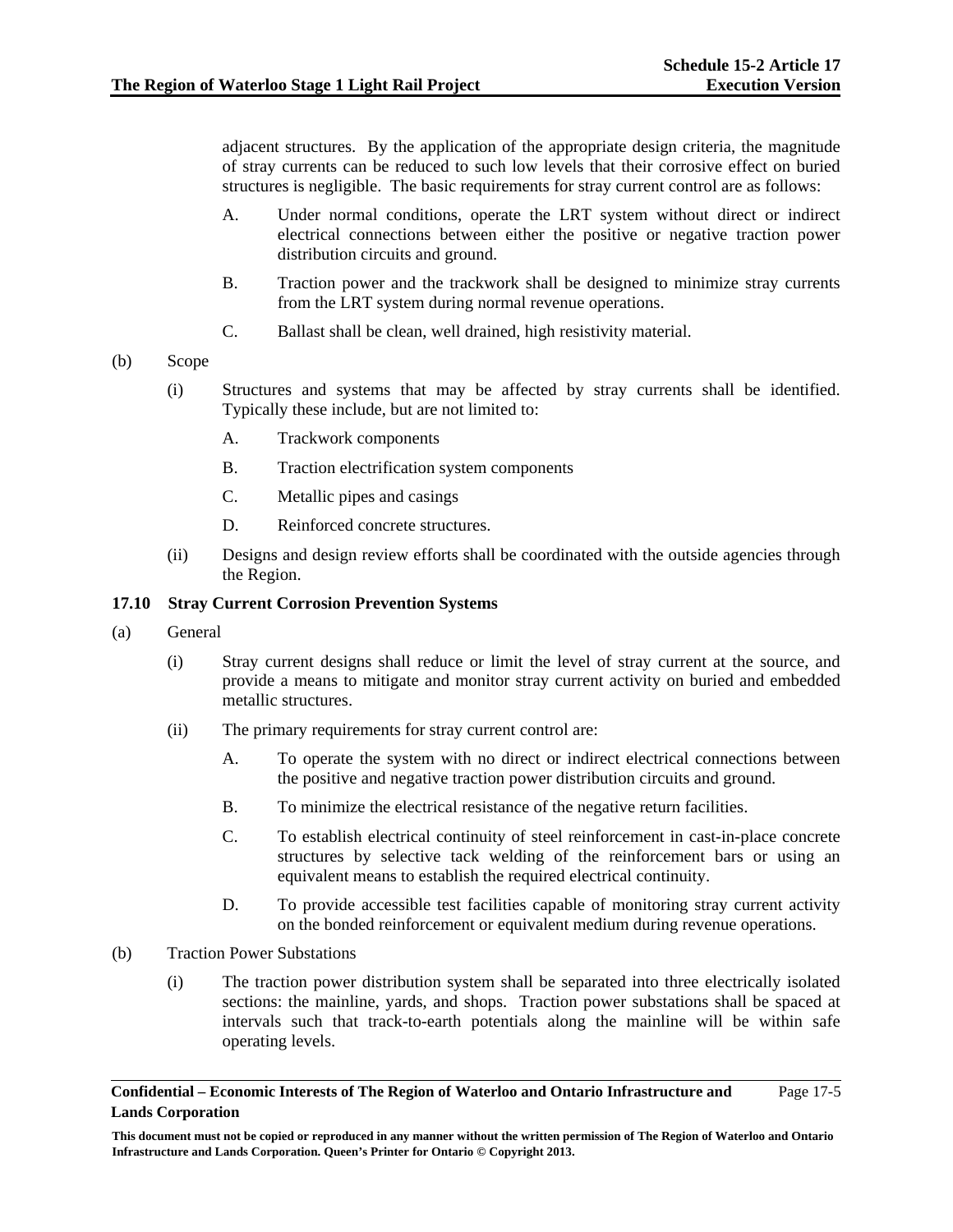- (ii) The Traction Power Substation shall include a separate dc traction ground electrode. The dc ground electrode shall be electrically isolated from facilities in the substation. The spacing between substations should be no more than 1.93 km.
- (iii) Substations shall be provided with access to the dc negative bus for stray current monitoring, utilizing corrosion control junction boxes. The location of these boxes shall provide ready access for LRT and utility personnel.
- (c) Positive Distribution System
	- (i) The positive distribution system shall be normally operated as an electrically continuous bus, with no breaks, except during emergency or fault conditions. Intentional electrical segregation of mainline, yard and shop positive distribution systems is the only type of segregation permitted.
- (d) Electrical Ground Connections, Overhead Contact System (OCS) Support Poles.
	- (i) For locations other than at aerial structures, electrical ground facilities for adjacent OCS support poles shall not be interconnected. This will eliminate the possible transference of stray earth currents, from one portion of the transit system to another, because of an electrically continuous ground system. Where OCS poles are to be located on aerial structures, provision shall be made to interconnect these electrically and connect them to a ground electrode.
- (e) Other Electrical Ground Connections
	- (i) The corrosion control engineer shall review all other LRT grounding systems for the possible transference of stray earth currents, from one portion of the transit system to another and recommend mitigation measures. These systems shall include grounds for communication and train control systems, traffic control induction loops, power supply grounds, and elements such as rail lubricators, switch heaters, and switch machines.
- (f) Negative Distribution System
	- (i) The following industry accepted standards shall be included in designs to afford an electrically isolated rail system to control stray current at the source:
		- A. Continuously welded rail;
		- B. Rail bond jumpers at mechanical rail connections for special trackwork;
		- C. Insulating pads and clips on concrete ties;
		- D. Insulated rail fastening system for wood ties at a special trackwork installation;
		- E. Ballast on at-grade sections maintained a minimum of 25 mm below the bottom of the rail and the ballast specification shall require a well draining aggregate and an aggregated with a high electrical resistance;
		- F. Insulating direct fixation fasteners on concrete aerial structures;
		- G. Using a service proven rubber boot system in embedded tracks or at roadway and pedestrian crossings. In minor roadways or pedestrian crossings if a rubber boot system is not used, coat the rail with coal tar epoxy or equivalent coating.

#### **Confidential – Economic Interests of The Region of Waterloo and Ontario Infrastructure and Lands Corporation**  Page 17-6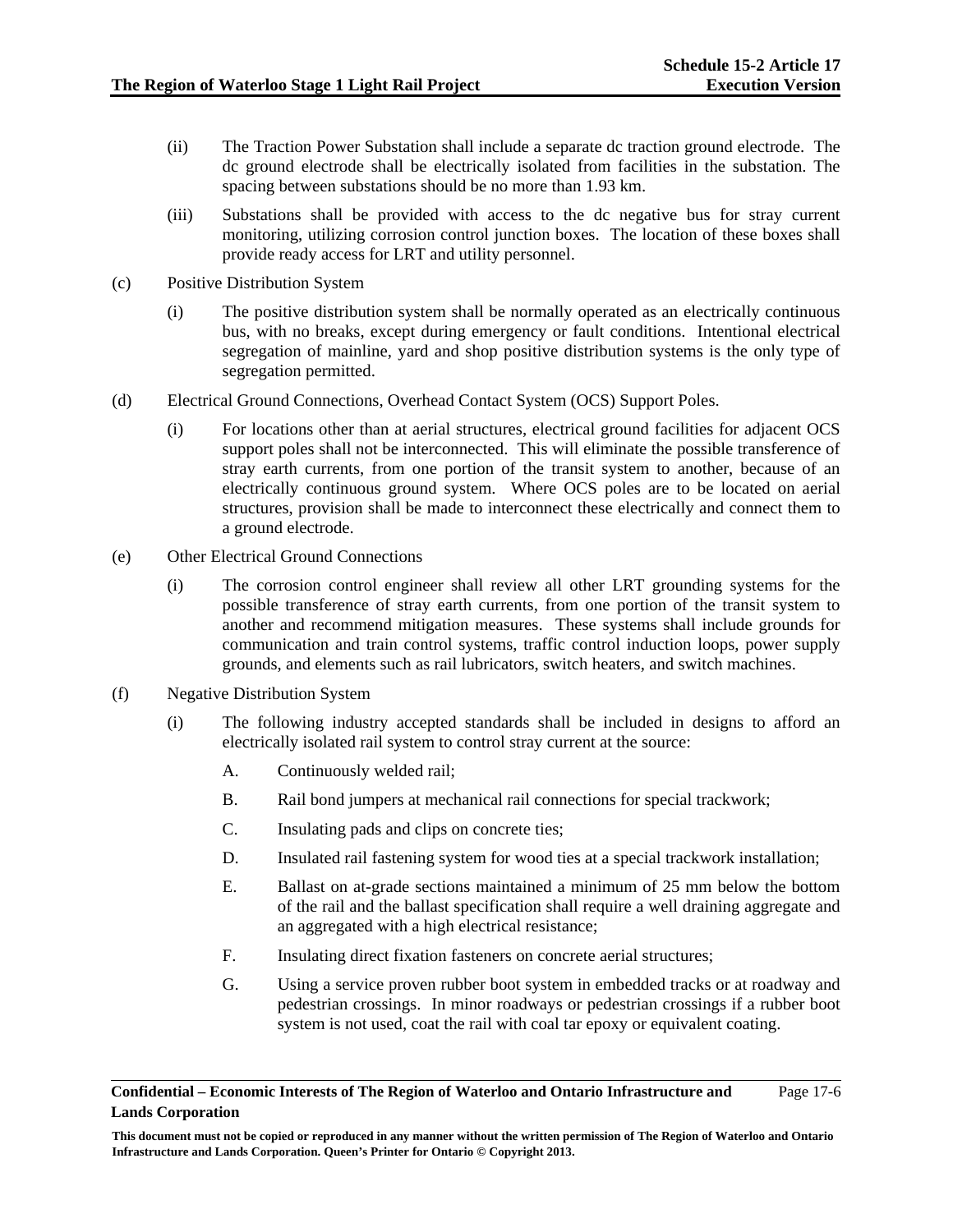- H. Cross-bonding cables installed between the rails to maintain equal potentials on all rails;
- I. Insulation of the impedance bond tap connections from the housing case;
- J. Insulation of switch machines at the switch rods;
- K. Rail insulating joints installed prior to bumping posts;
- L. Rail insulators to electrically isolate the main line rails from freight sidings or connections to other rail systems.
- M. Resistance-to-Earth Criteria. The mainline running rails, including special trackwork and all ancillary system connections shall be designed to have the following desirable in-service values for resistance to earth per 300 meters of track (2 rails):
	- 1. At-grade ballasted track with cross-ties (wood or concrete) 300 ohms
	- 2. Embedded track 200 ohms.
	- 3. Direct Fixation track 500 ohms

The corrosion control engineer shall identify the resistance to earth criteria for acceptance testing of new track to ensure that the above in-service resistance levels are readily maintained.

- (ii) Resistance may be attained by use of insulating track fastening devices such as insulated tie plates, rail clips. Individual mainline rail fixation fasteners (insulated) shall have a minimum resistance of 10 megaohms dry and 500 kilohms within two hours of wetting
- (iii) All devices such as switch machines, train control installations or other systems shall be electrically insulated from the rails by use of dielectric materials.
- (g) Grade Crossings, Embedded Track
	- (i) Rails, rail fasteners and related metallic components shall be electrically isolated from ground by coatings and insulating components.
- (h) Yard
	- (i) The yard/mainline traction power segregation point shall be located such that yard/mainline track are electrically isolated from each other and from ground connections.
	- (ii) Yard track shall include the following provisions:
		- A. Ballast shall be clean, well drained, high-resistivity material;
		- B. A 25.4 mm minimum clearance between the ballast and all rail surfaces and electrically connected metallic track components;
		- C. All dead-ended tracks shall have insulated joints installed to isolate bumping posts or similar devices that are electrically grounded.
- (i) Maintenance Shop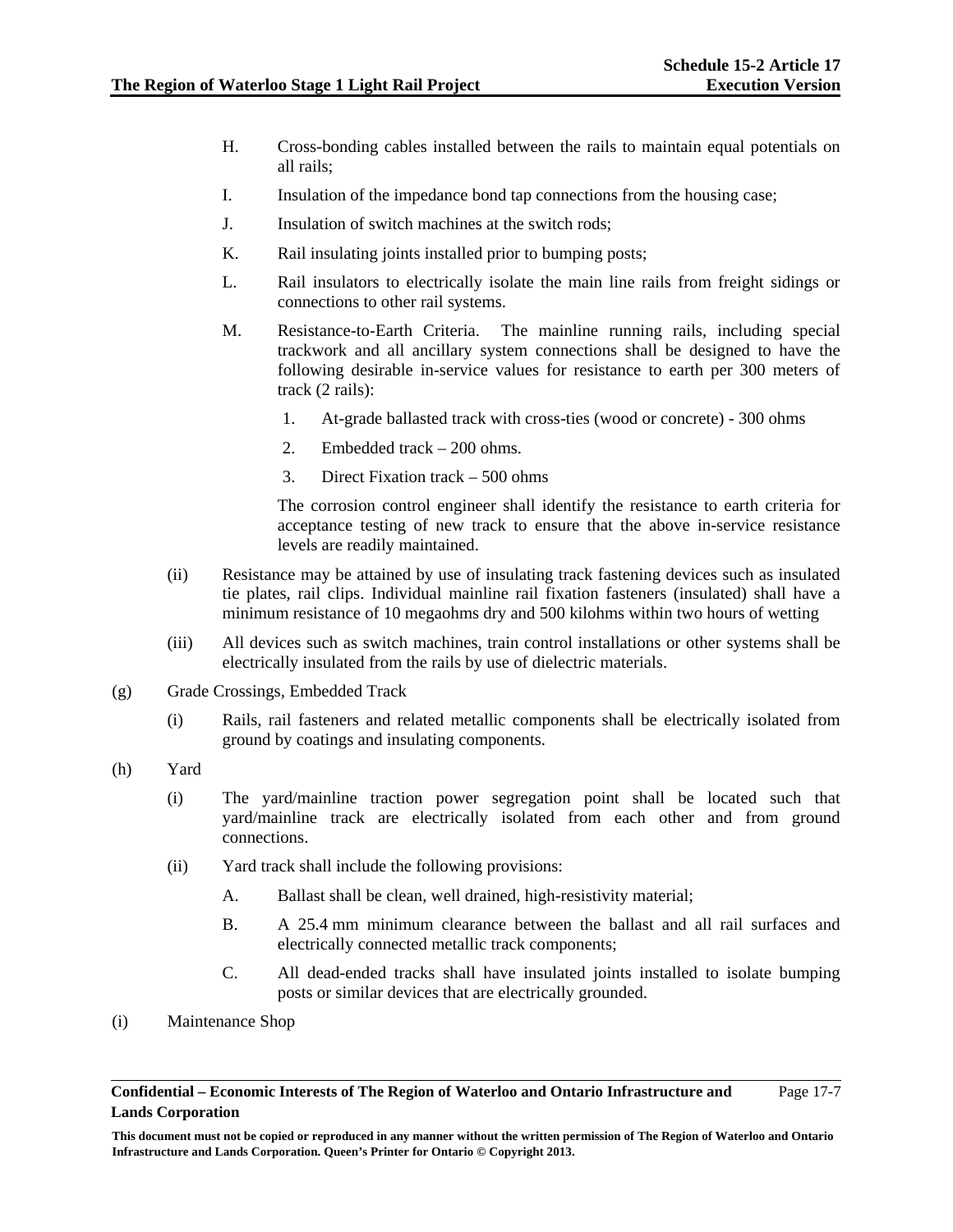- (i) Shop traction power shall be provided by a separate dedicated DC power supply electrically segregated in both the positive and negative circuits from the yard traction power system.
- (ii) Shop tracks shall be electrically grounded to the shop grounding system.
- (iii) Shop tracks shall be electrically isolated from yard tracks by the use of rail insulated joints. Actual locations of insulating joints shall be placed such that parked vehicles will not electrically short the shop and yard separate traction electrification systems for periods of time longer than that required to move a vehicle in or out of the shop.
- (j) Water Drainage
	- (i) Water drainage system shall be designed to prevent water accumulation from contacting the rails, rail insulating joints, rail metallic components and insulators and rail ties.
- (k) Railroad Spurs
	- (i) Rail insulating joints shall be installed at all track crossing, sidings or other existing railroad interconnection to LRT system. The insulating joints shall be installed as close to the mainline as practicable and the insulating joints shall be electrically isolated from ground in a manner comparable to the mainline rails. Electrical detection connections shall be made on the railroad side of the insulating joints.
- (l) Electrical Bonding
	- (i) Aerial Structures
		- A. All longitudinal bars in the top layer of reinforcement shall be tack welded at all overlaps to insure electrical continuity or electrically connected by an equivalent means.
		- B. Collector bars of the same size as the transverse reinforcement shall be tack welded to the longitudinal reinforcement at expansion/contraction joints, ends of construction segments and ends of contractual sections.
		- C. A minimum of two bonding cables shall be installed on each side of an electrical break in the structure.
		- D. Where possible structural deck members shall be electrically insulated from support piers and abutments.
		- E. A ground system, and related test stations, shall be provided at each end of the structure and at intermediate points as required.
	- (ii) Retaining Walls
		- A. All longitudinal bars overlaps in both faces of the wall, including the top and bottom bars of the footing, shall be tack welded to insure electrical continuity. Longitudinal bars in the footing shall be made electrically continuous to the longitudinal bars of the walls.
	- (iii) Utility Structures

**This document must not be copied or reproduced in any manner without the written permission of The Region of Waterloo and Ontario Infrastructure and Lands Corporation. Queen's Printer for Ontario © Copyright 2013.**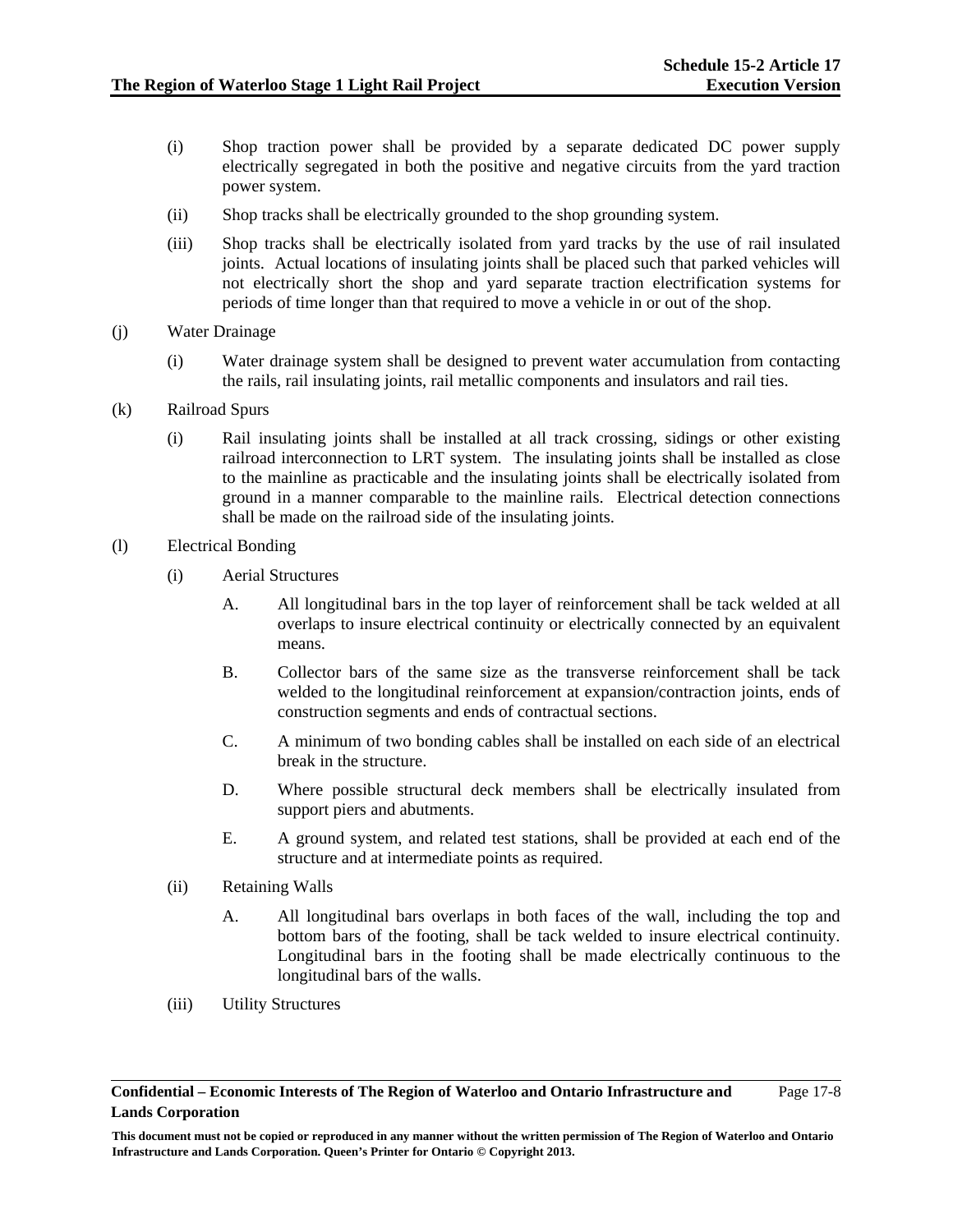- A. All piping and conduit shall be non-metallic, unless metallic facilities are required for specific engineering purposes. There are no special provisions required if non-metallic materials are used.
- B. To reduce the stray current effects on underground utilities nonmetallic materials, jackets or high quality coatings may be used. LRT owned utility structures such as buried metallic pipes and conduits shall be provided with electrical continuity. Pressure piping that penetrates structural walls shall be electrically insulated from the outside service piping and from watering wall sleeves. Dielectric insulation shall be made on the interior of the structural wall.
- C. Replaced, relocated, and maintained in placed utility structures, owned by others, shall be provided with corrosion measures required by the utility.
- (m) Quality Control
	- (i) Corrosion control designs shall be coordinated with all other engineering disciplines to ensure that they do not conflict with other installations. Shop drawings, material catalog cuts, and additional information related to the corrosion control designs shall be submitted for review and approval by the Region. Testing of materials prior to their delivery from a manufacturer, or during construction, shall be conducted, as required, to ensure compliance to corrosion control designs.

## **17.11 Soil Corrosion Control (Buried Structures)**

- (a) General
	- (i) This section provides criteria for the design of systems and measures to prevent corrosion from soils and ground waters on LRT fixed facilities. The design guidelines including the design life for public utilities is available from the Region. For other buried structures, designs shall be based on achieving a 50-year design life for buried structures through consideration of the following:
		- A. Materials of Construction
			- 1. All piping (pressure and non-pressure) and conduit shall be non-metallic unless metallic materials are required for specific engineering purposes. Use of metallic materials shall be supported by engineering calculations when used in lieu of non-metallic materials. Aluminum and its alloys shall not be used for direct burial purposes.
		- B. Safety and Continuity of Operations
			- 1. Corrosion control provisions shall be required for all facilities, regardless of location or material when failure of such facilities caused by corrosion will affect safety or interrupt continuity of operations.
- (b) Scope
	- (i) The structures which may be affected by soil and water corrosion shall be identified. Typically, these include, but are not limited to:
		- A. Ferrous pressure piping (water, fire water, gas, sewage ejectors, etc.)
		- B. Buried and on-grade reinforced concrete structures

#### **Confidential – Economic Interests of The Region of Waterloo and Ontario Infrastructure and Lands Corporation**  Page 17-9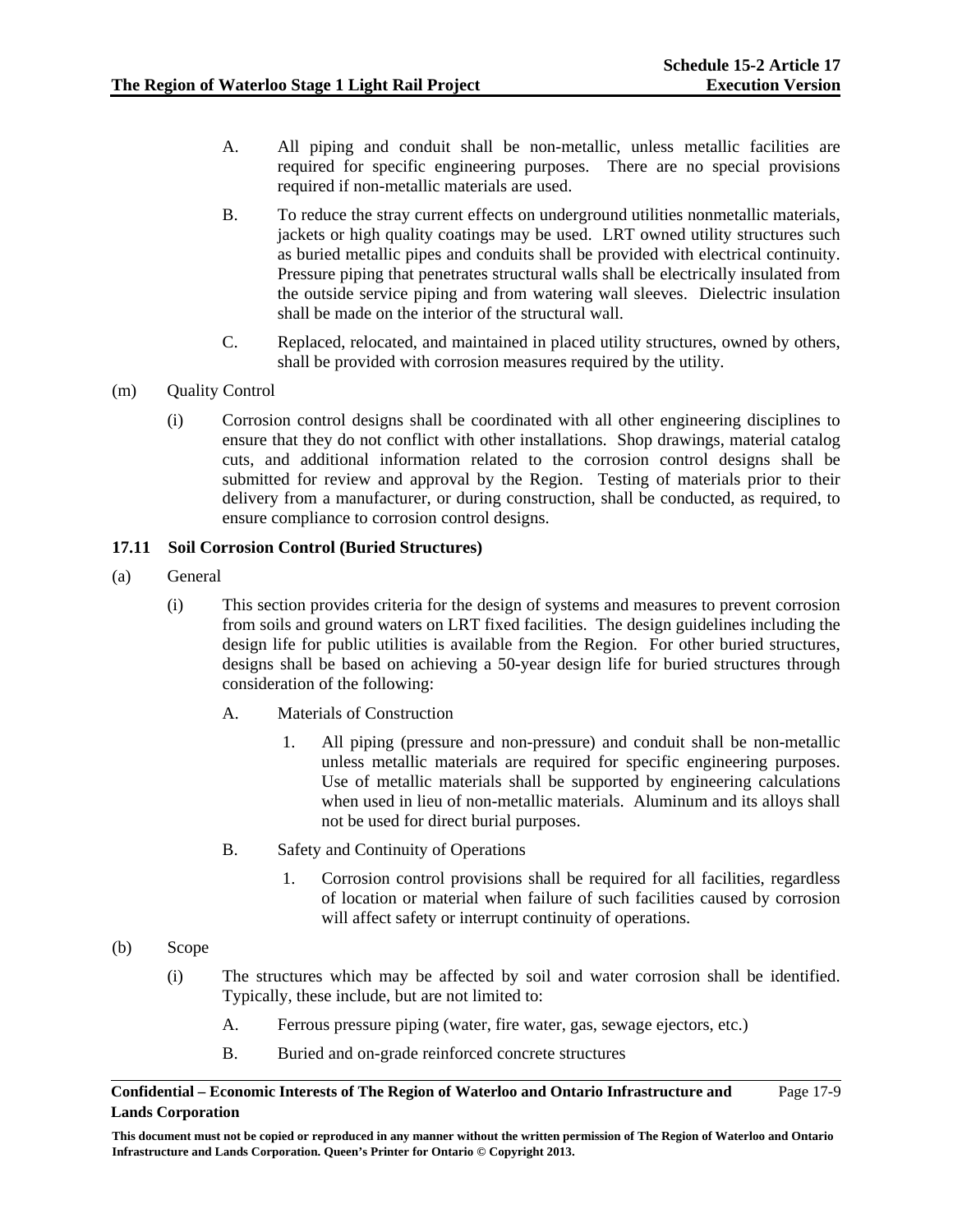- C. Hydraulic elevator cylinders
- D. Support pilings
- E. Underground storage tanks
- F. Other underground structures
- (ii) Corrosion control measures for structures owned by others shall be coordinated with the interested owner. This coordination shall be required to resolve design conflicts and to minimize impact of other designs, such as interference of cathodic protection. All contacts with owners of other structures shall be coordinated through the Region.

## **17.12 Soil Corrosion Prevention Systems**

- (a) General
	- (i) Protection of metal structures shall include, but not be limited to, corrosion control techniques, such as coating, electrical isolation, electrical continuity, and cathodic protection. The corrosion control designer shall also coordinate the designs to identify reinforced concrete structures subject to corrosion attack and specify cement types in accordance with ASTM C150. For severe environments, supplemental coatings shall be specified.
- (b) Materials and Structures
	- (i) Ferrous Pressure Piping
		- A. All Region and City owned buried cast iron, ductile iron and steel pressure piping shall be cathodically protected. Designs shall include the following:
			- 1. Application of a protective coating to the external surfaces of the pipe;
			- 2. Electrical insulation from interconnecting piping, other structures, and segregation into discrete electrically insulated sections depending upon the total length of the piping;
			- 3. Electrical continuity through installation of insulated copper wires, across all mechanical joints except for joints that are intended to be insulated joints;
			- 4. Permanent test/access facilities, to allow for verification of continuity, effectiveness of insulators and coating, and evaluation of protection levels; shall be installed at all insulated connections and at intervals not greater than 61 metres;
			- 5. Impressed current anodes and rectifier units or sacrificial anodes; the number of anodes and size of rectifier shall be determined on an individual structure basis.
	- (ii) Reinforced/Prestressed Concrete Pressure Pipe
		- A. Design and fabrication of reinforced concrete pipe and steel cylinder prestressed concrete pipe shall include the following:

**Confidential – Economic Interests of The Region of Waterloo and Ontario Infrastructure and Lands Corporation**  Page 17-10

**This document must not be copied or reproduced in any manner without the written permission of The Region of Waterloo and Ontario Infrastructure and Lands Corporation. Queen's Printer for Ontario © Copyright 2013.**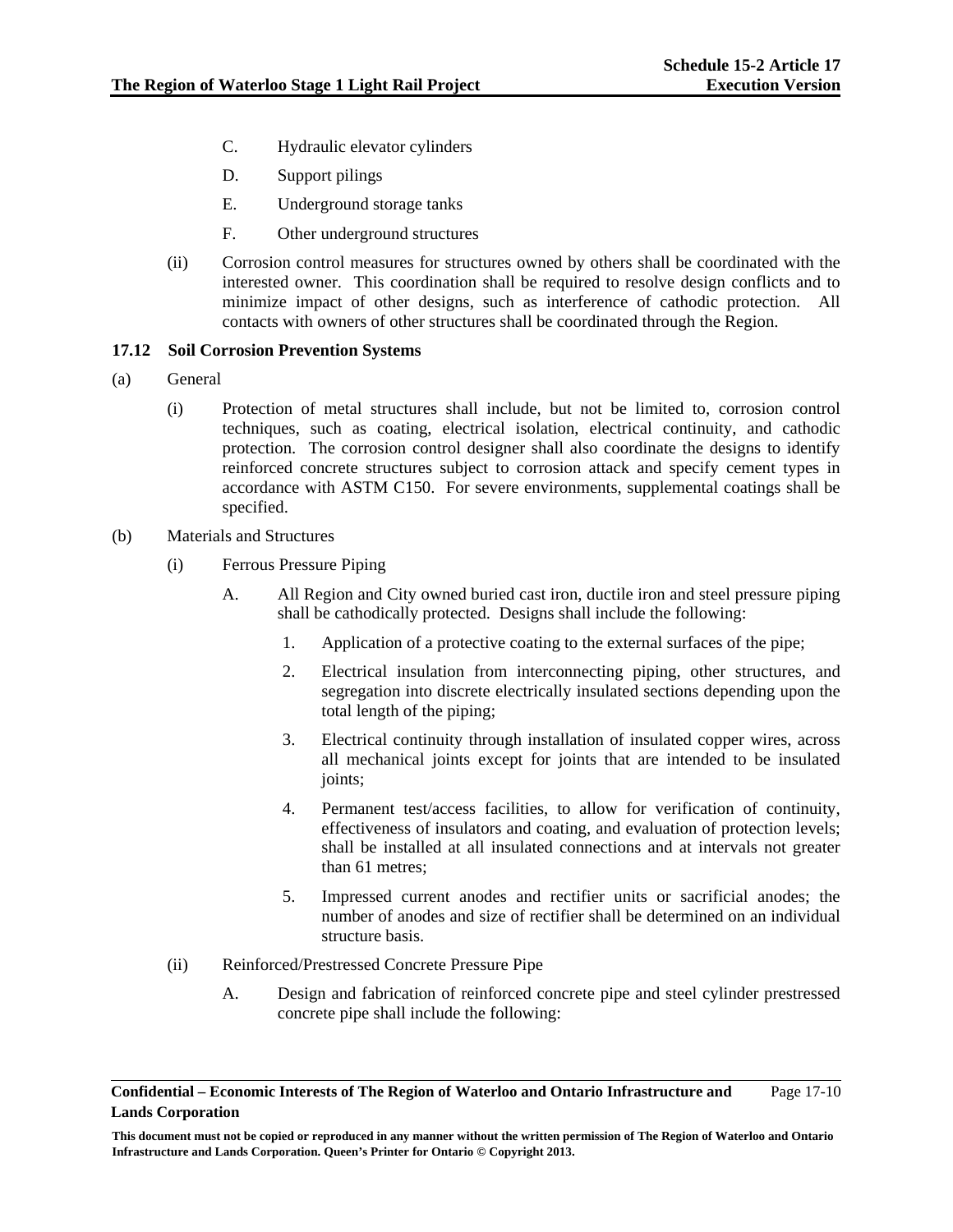- 1. Establish a low permeability concrete by controlling the water/cement ratio, ratios of 0.3 for core concrete and 0.25 for mortar are preferred, industry practices may result in significant increases and wide variations to these levels;
- 2. Maximum of 200 ppm chloride concentration in mixing water for concrete;
- 3. Use of Type I Portland Cement generally. Type II Portland Cement should be used in selected locations.
- (iii) Concrete/Reinforced Concrete
	- A. Design shall be based on the following for concrete in contact with soils:
		- 1. Use of Type I Portland Cement or Type II Portland Cement in selected locations;
		- 2. Maximum water/cement ratio of 0.45 by weight;
		- 3. Maximum 200 ppm chloride concentration in mixing water and admixtures combined;
		- 4. Minimum 58.8 mm concrete cover on the soil side of all steel reinforcement when the concrete is poured within a form or a minimum 86.2 mm cover when the concrete is poured directly against soils.
		- 5. The concrete used for all embedded track construction shall be based on recommendations developed by the corrosion control engineer and a test program to ensure compliance with these recommendations shall be implemented by Project Co. This information shall be included in the Basis of Design Report – Corrosion Control and Grounding.
- (iv) Support Pilings
	- A. Preferred design shall be based on using a steel shell filled with reinforced concrete with the concrete as the load bearing member for maximum corrosion protection.
	- B. Design based on the used of metallic supports exposed to the soil such as Hbeams shall consider the use of protective coatings and cathodic protection. The need for special measures shall be based on the type of structures, analysis of soil borings for the corrosive characteristics of soils, and the degree of anticipated structural deterioration caused by corrosion.
- (v) Non-Metallic Materials
	- A. Plastics, fiberglass, and other non-metallic materials for pressurized piping may be appropriate to aid in corrosion control. The corrosion control design shall consider the following characteristics of proposed materials:
		- 1. Manufacturer's recommendations
		- 2. Mechanical strength and internal pressure limitations
		- 3. Elasticity/expansion characteristics

**Confidential – Economic Interests of The Region of Waterloo and Ontario Infrastructure and Lands Corporation**  Page 17-11

**This document must not be copied or reproduced in any manner without the written permission of The Region of Waterloo and Ontario Infrastructure and Lands Corporation. Queen's Printer for Ontario © Copyright 2013.**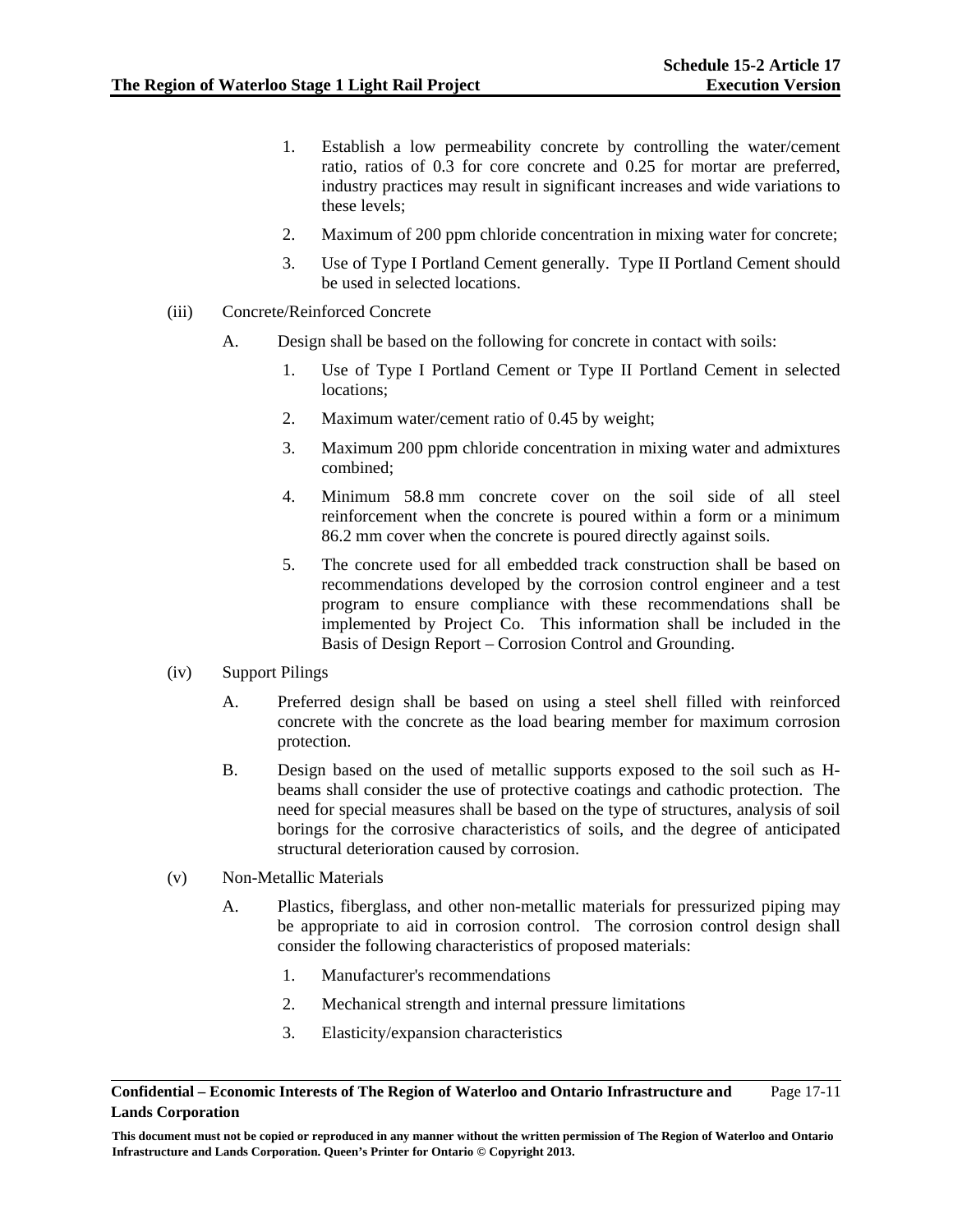- 4. Comparative costs
- 5. Expected life
- 6. Failure modes
- 7. Local codes
- 8. Prior experiences with the proposed non-metallic material in similar applications
- (vi) Mechanically Stabilized Earth Walls
	- A. Non-metallic reinforcing material shall be used for Mechanically Stabilized Earth (MSE) walls if structurally permissible:
		- 1. Embedded and buried steel reinforcing members of the modules should be constructed without special provisions for establishing electrical continuity.
		- 2. Steel reinforcing strips of adjacent modules should not be electrically interconnected. The reinforcing strips should be coated with a fluidizedbed epoxy resin system or coal-tar epoxy system.
		- 3. Tie strips should be coated with a fluidized-bed epoxy resin system or coaltar epoxy system prior to module construction.
		- 4. Longitudinal reinforcing steel within precast concrete parapets and cast-inplace junction slabs should not be made electrically continuous.
- (vii) Hydraulic Elevator Cylinders
	- A. Steel hydraulic elevator cylinders shall be designed, fabricated, and installed to meet the following criteria:
		- 1. External protective coating resistant to deterioration by petroleum products (hydraulic fluid);
		- 2. Outer concentric fiberglass-reinforced plastic (FRP) casing. Casing thickness, diameter and resistivity shall be designed to prevent moisture intrusion (including the bottom) and to minimize electrical insulation between the cylinder and earth;
		- 3. Sand fill between the cylinder and FRP casing with a minimum resistivity of 25,000 Ohm-centimeters, a pH of between 6 and 8 and maximum chloride content of 200 ppm;
		- 4. Cathodic protection through the use of sacrificial anodes installed in the sand fill or galvanic ribbon anode wrapped around cylinder shall be used, however, cathodic protection of hydraulic elevator cylinder is not necessary if hydraulic casing will be installed within a sealed PVC enclosure including an inspection port inside an outer concentric fiberglassreinforced plastic (FRP) casing, or inside a high density polyethylene (HDPE) casing at locations where an exterior hydrocarbon-resistant membrane is required for elevator pit. Casing thickness, joints, and diameter shall be designed to prevent moisture intrusion (including the

**Confidential – Economic Interests of The Region of Waterloo and Ontario Infrastructure and Lands Corporation**  Page 17-12

**This document must not be copied or reproduced in any manner without the written permission of The Region of Waterloo and Ontario Infrastructure and Lands Corporation. Queen's Printer for Ontario © Copyright 2013.**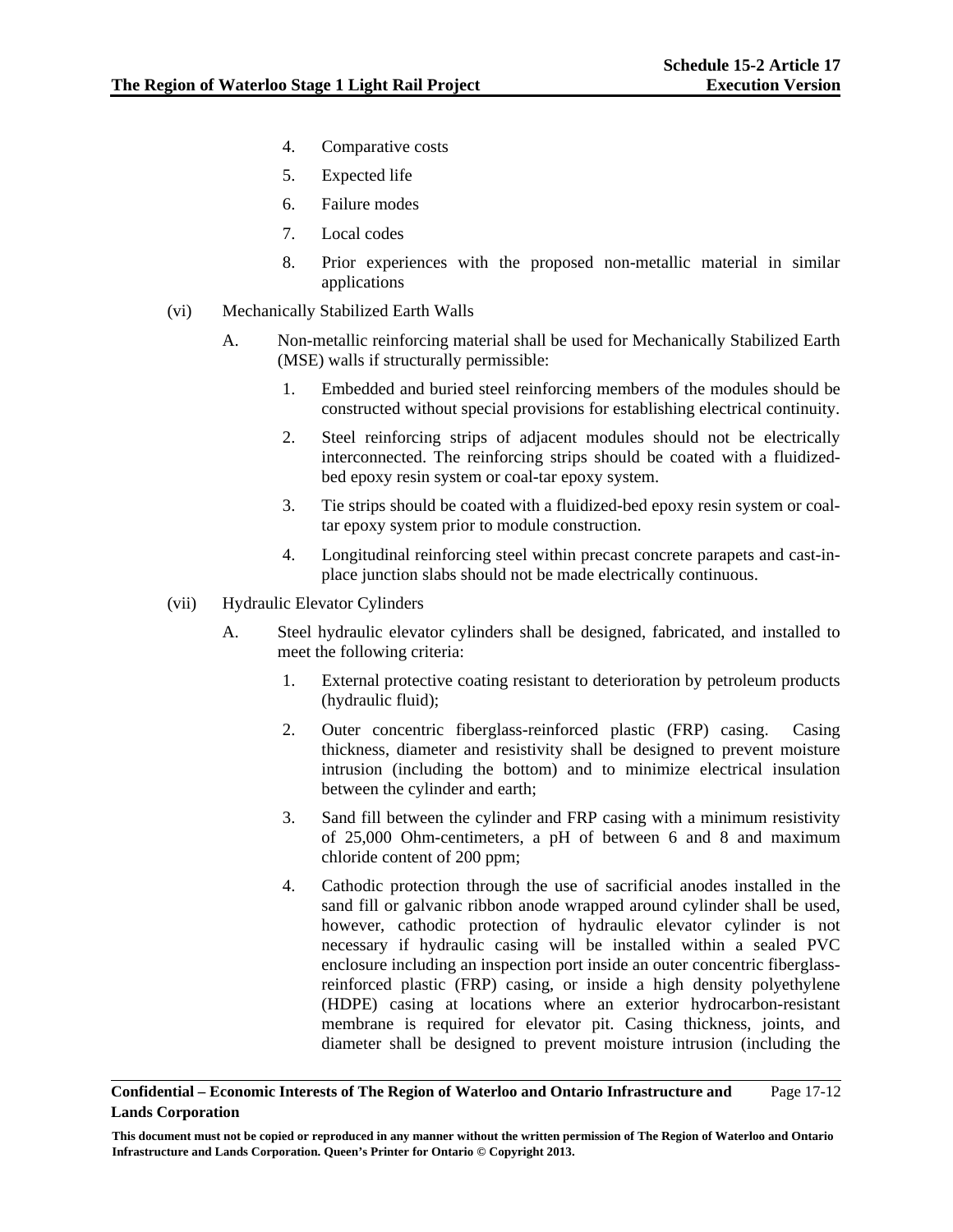bottom), to maximize electrical insulation between the cylinder and earth, and to provide secondary containment when considered necessary or required in the design of the hydraulic elevator system. Any type of corrosion control of hydraulic elevator shall be approved by the Region.

- 5. Permanent test facilities installed on the cylinder, anodes and earth reference to permit evaluation, activation, and periodic retesting of the protection system;
- 6. Removable moisture-proof sealing lid installed on the top of the casing prior to installation of the cylinder. The top of the casing shall be permanently sealed against moisture intrusion after installation of the cylinder.
- (viii) Electrical Conduits
	- A. Buried metallic conduits shall include the following minimum provisions:
		- 1. Galvanized steel with a PVC topcoat or other coating acceptable for direct burial, including coupling and fittings;
		- 2. Galvanized steel with a minimum of 76.2 mm concrete cover on soil sides within duct banks;
		- 3. Electrical continuity through use of standard threaded joints or bond wires installed across non-threaded joints.
- (c) Coatings
	- (i) Buried metal structures requiring coating shall be provided with coal tar, coal tar tape, or coal tar epoxy coating systems having high electrical resistance. Mill-applied coatings shall be specified whenever possible with use of compatible tape coatings for joints and field touch-up. The corrosion control design shall specify surface preparation, application procedure, primer, number of coats, and minimum dry film thickness for each coating system.
- (d) Electrical Insulation
	- (i) Devices used for electrical insulators for corrosion control shall include non-metallic inserts, insulating flanges, coupling, unions, and concentric support spacers. Devices shall meet the following minimum criteria:
		- A. Devices shall have a minimum of 10 megaohms prior to installation and shall have mechanical and temperature rating equivalent to the structure in which it is installed;
		- B. Devices shall have sufficient electrical resistance after insertion into the operating piping system such that no more than two percent of a test current applied across the device flows through the insulator, including flow through conductive fluids if present;
		- C. Devices installed in chamber or otherwise exposed to partial immersion or high humidity shall have a protective coating applied over all components.

**Confidential – Economic Interests of The Region of Waterloo and Ontario Infrastructure and Lands Corporation**  Page 17-13

**This document must not be copied or reproduced in any manner without the written permission of The Region of Waterloo and Ontario Infrastructure and Lands Corporation. Queen's Printer for Ontario © Copyright 2013.**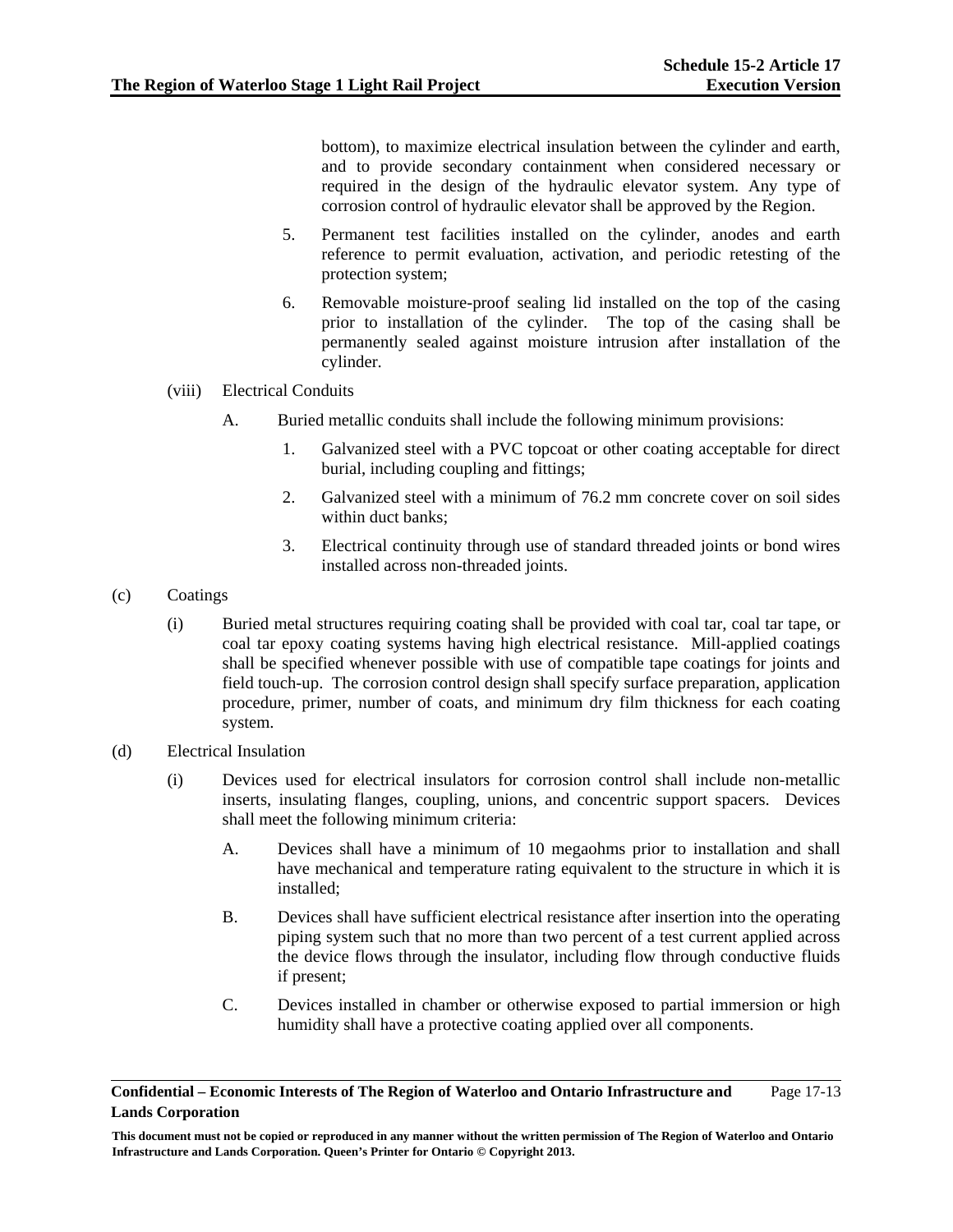- (ii) Design shall specify the need for, and location of, insulating devices. All devices shall be equipped with permanent test facilities when they are not accessible or when specialized equipment is necessary for access.
- (iii) Wherever possible, a minimum clearance of 152.4 mm shall be provided between new and existing structures. When field conditions prohibit a 152.4 mm clearance, the design shall include special provisions to prevent electrical contact with the existing structure(s).
- (e) Electrical Continuity
	- (i) Electrical continuity shall be provided for all underground non-welded pipe joints and shall meet the following minimum criteria:
		- A. Use direct burial insulated, stranded copper wires with the minimum length necessary to span the device being bonded;
		- B. Wire size shall be based on the electrical characteristics of the structure and resulting network to minimize attenuation and allow for cathodic protection;
		- C. A minimum of two wires shall be used per joint for redundancy.
- (f) Cathodic Protection
	- (i) Protection Methods
		- A. Cathodic protection systems shall be provided for buried metallic structures consistent with the structure life objectives. Wherever feasible, cathodic protection shall be accomplished by sacrificial galvanic anodes to minimize corrosion interaction with other underground utilities. Impressed current systems shall be used only when use of sacrificial systems is not technically and economically feasible. The Region shall approve use of these systems at the conceptual stage prior to detail design. Cathodic protection schemes, using forced drainage of transit induced stray dc currents that require connections to the negative system, shall not be used.
	- (ii) Design Criteria
		- A. Cathodic protection system design shall be based on theoretical calculations for each system including the following minimum parameters:
			- 1. Cathodic current density (minimum 10.8 mA/sq.m. of bare area)
			- 2. Current requirements
			- 3. Anticipated current output/anode
			- 4. Assumed percentage bare surface area (minimum 1%)
			- 5. Indicated total number of anodes, size, spacing
			- 6. Anticipated anode life
			- 7. Anticipated anode bed resistance
		- B. The sum of the anticipated anode life and time to failure based on corrosion rates anticipated at 90 percent cumulative probability level, shall not be less than 50 years.

#### **Confidential – Economic Interests of The Region of Waterloo and Ontario Infrastructure and Lands Corporation**  Page 17-14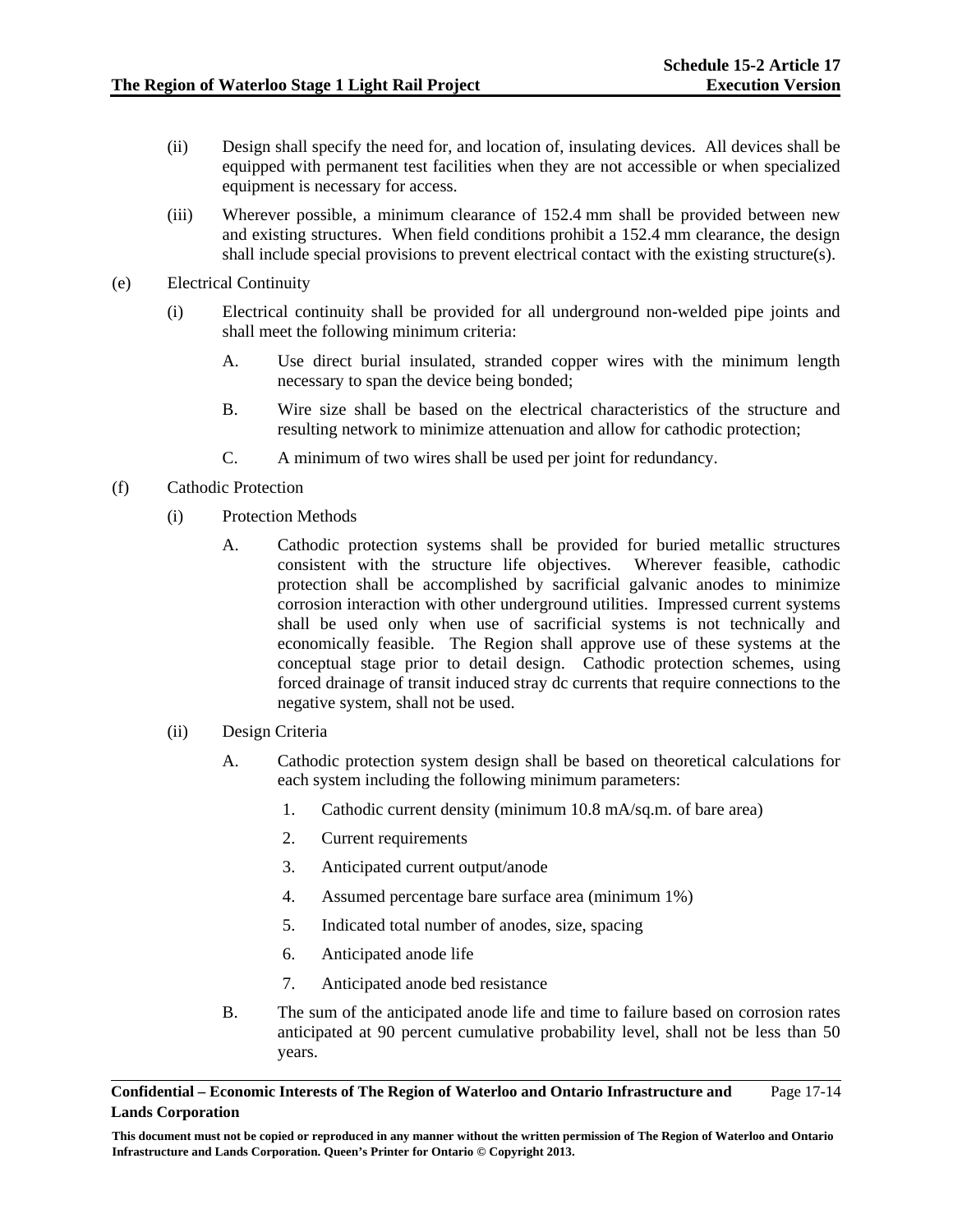- (iii) Rectifier Design Criteria
	- A. Impressed current rectifier systems shall be completely designed using variable voltage and current output rectifiers. Rectifiers shall be rated a minimum 50 percent above calculated operating levels to overcome a higher than anticipated ground bed resistance, lower than anticipated coating resistance, or presence of interference bonds. Other conditions which may result in increased voltage and current requirements shall be considered.
- (g) Test Facilities/Testing
	- (i) Test stations consisting of two structure cables, one reference electrode, conduits, and termination boxes shall be designed to permit initial and periodic tests of cathodic protection levels, interference currents, and system components (anodes, insulated fittings, and continuity bonds). The Basis of Design Report – Corrosion Control and Grounding shall specify the locations and types of test facilities for each cathodic protection system.
- (h) Water Treatment
	- (i) For heating and air conditioning systems, chemical treatment of chiller, condenser and boiler supply and return system shall be designed to minimize internal corrosion and to prevent component fouling. Water treatment systems shall be designed to prevent corrosion rates in excess of 0.05 mm per year for steel and 0.025 mm per year for copper. Provisions for corrosion rate measurements shall be made in the return lines. All chemical treatment systems shall comply with environmental protection requirements. The corrosion control design shall include appropriate measures and provide space requirements for treatment equipment.

## **17.13 Atmospheric Corrosion Prevention**

- (a) General
	- (i) The purpose of this section is to provide criteria for designs that will ensure the necessary function and appearance of LRT structures exposed to the environment. Criteria for atmospheric corrosion control are based on prevention of appearance and reduction of maintenance costs. System wide criteria for all areas shall include the following:
		- A. Materials selection: Materials shall have established performance records for the service intended;
		- B. Sealants: Sealants shall be used in crevices to prevent the accumulation of moisture;
		- C. Protective coatings: Barrier or sacrificial coatings shall be used on steel;
		- D. Design: Use of dissimilar metals and recesses or crevices that might trap moisture shall be avoided.
- (b) Scope
	- (i) The structures which may be affected by atmospheric corrosion shall be identified. Typically, these include, but are not limited to:
		- A. Catenary structures and hardware

#### **Confidential – Economic Interests of The Region of Waterloo and Ontario Infrastructure and Lands Corporation**  Page 17-15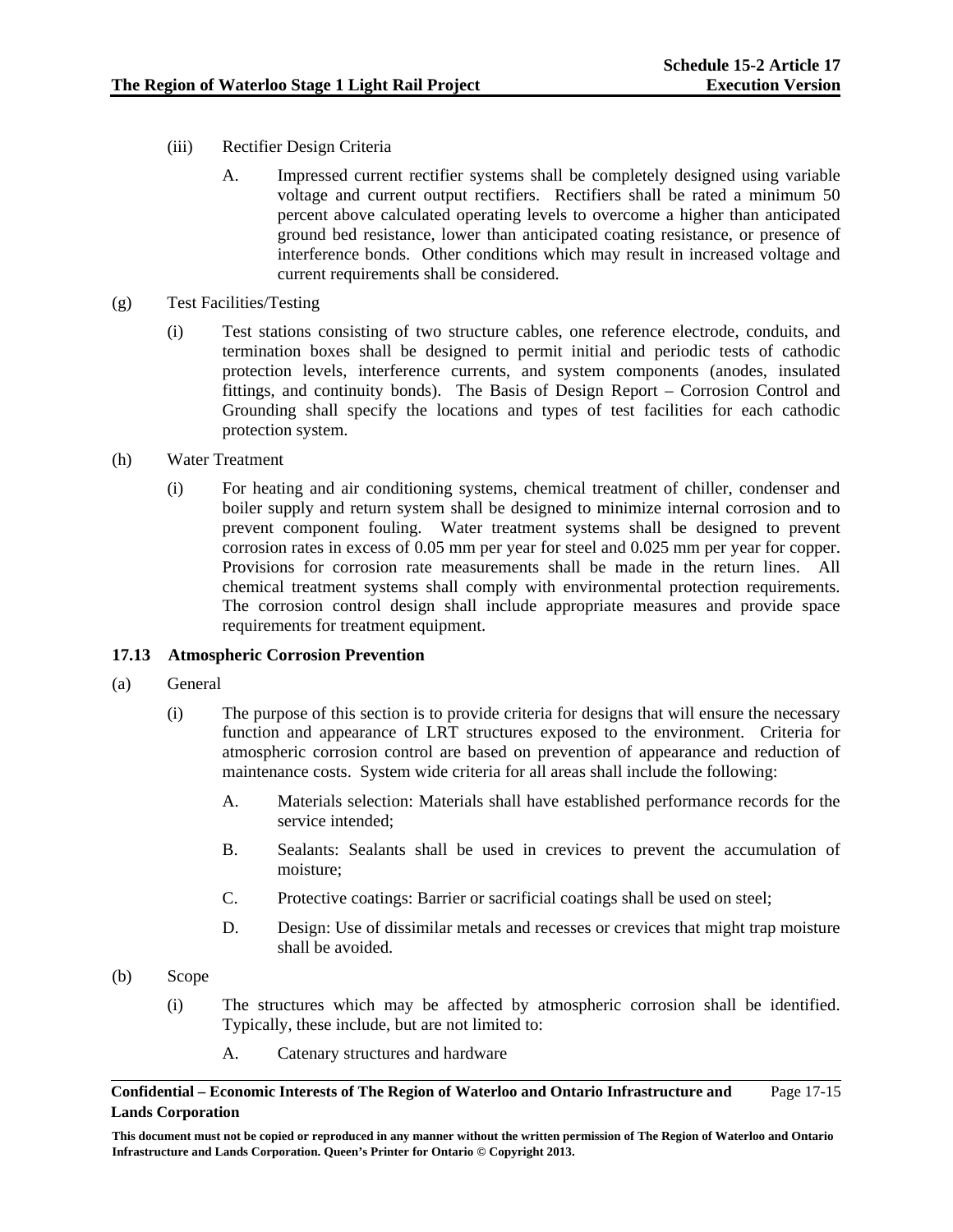- B. Vehicles
- C. Exposed metal surfaces on aerial and mainline structures
- D. Exposed metal at passenger stations
- E. Right-of-way and enclosure fences
- F. Shop and yard exposed metal surfaces
- G. Electrical, mechanical, signal and communication devices and equipment and traction power substation housings.

## **17.14 Atmospheric Corrosion Prevention Systems**

- (a) Materials
	- (i) Metals exposed to the atmospheric environments shall be selected and provided as follows:
		- A. Steels and Ferrous Alloys
			- 1. Carbon steel and cast iron exposed to the atmosphere shall have a coating applied to all external surfaces. Rail and rail fasteners in open track typically do not require coatings. High strength low alloy steels shall be protected similarly to carbon steels except where used as weathering steel exposed to the outside environment. Coating of metallic contacting surfaces, crevice sealing and surface drainage shall be addressed in the designs. Staining of adjacent structures shall be considered. Series 200 and 300 stainless steels are suitable for use in any exposed situation without future protection. Series 400 stainless steels are acceptable, but must be evaluated due to possible staining. Stainless steel surfaces shall be cleaned and passivated after fabrication.
		- B. Aluminum Alloys
			- 1. Use an anodized finish to provide the best weather resistant surface.
		- C. Copper Alloys
			- 1. Copper and its alloys can be used where exposed to the weather without additional protection. Bimetallic couplings shall be avoided.
		- D. Magnesium Alloys
			- 1. Magnesium alloys shall have a barrier coating applied when long term appearance is critical. Bimetallic coupling shall be avoided.
		- E. Zinc Alloys
			- 1. Zinc alloys can be used without additional protection. Bimetallic coupling shall be avoided.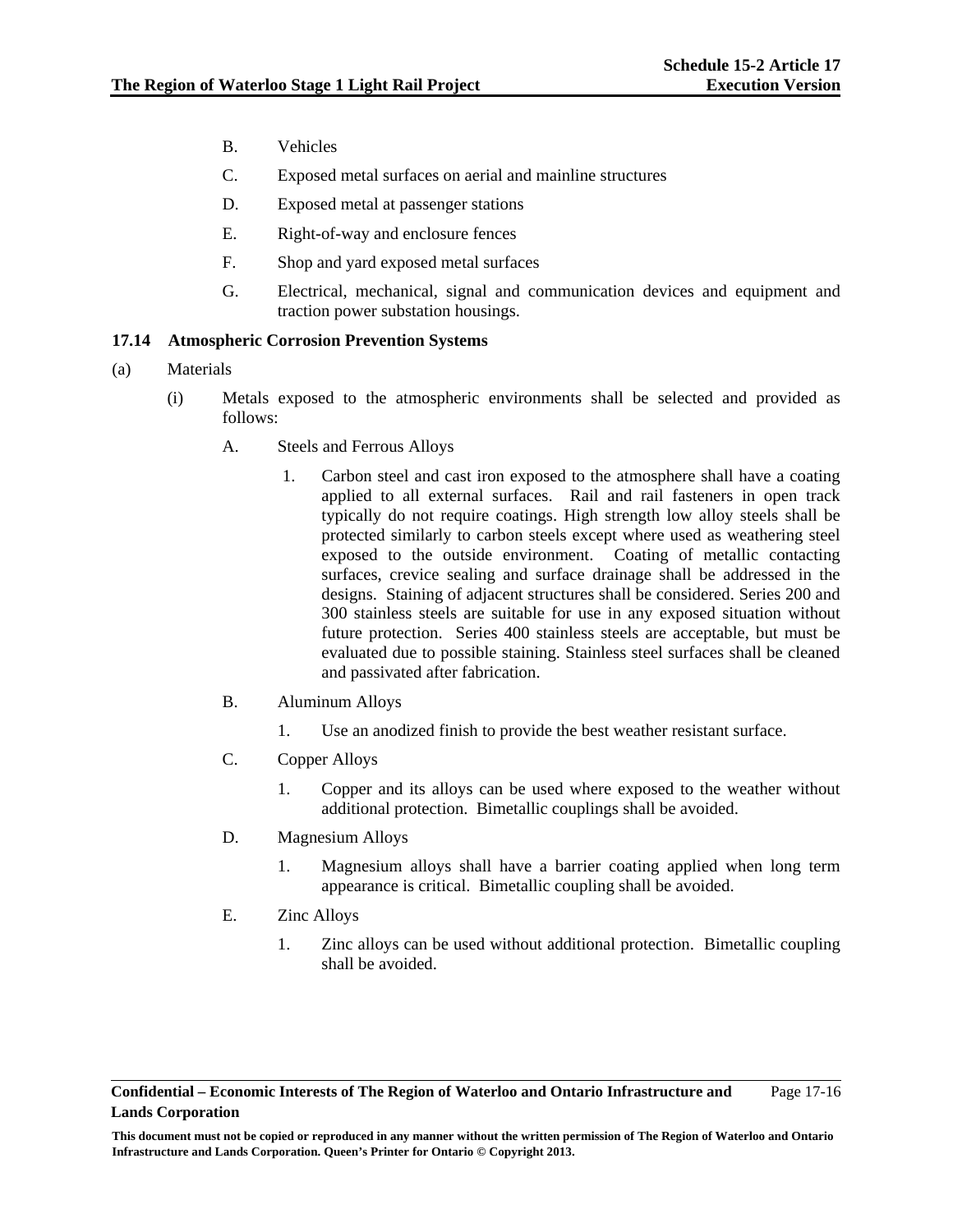- (b) Coatings
	- (i) Coatings shall have a proven past performance records and be compatible with the metallic surface to be coated. Resistance to chalking, and color and gloss retention shall be satisfactorily established for the life of the coating.
	- (ii) Organic Coatings
		- A. Organic coating systems shall consist of a wash primer (if substrate requires), a primer, intermediate coat(s) and a finish coat. Acceptable organic coatings for use are as follows:
			- 1. Aliphatic polyurethanes
			- 2. Vinyl copolymers
			- 3. Epoxy as a primer where exposed in the atmosphere or as the complete coating system where protected from direct sunlight
			- 4. Acrylic where there is not exposure to direct sunlight
			- 5. Alkyd where there is not exposure to direct sunlight
	- (iii) Metallic Coatings (for Carbon and Alloy Steel)
		- A. Acceptable coatings are as follows:
			- 1. Zinc (hot dip galvanizing)
			- 2. Aluminum
			- 3. Aluminum-zinc
	- (iv) Barrier Coating Systems
		- A. Use one of the following barrier coating systems where corrosion protection is needed but appearance is not a primary concern:
			- 1. Near white blast surface according to SSPC-SP 10. Follow with a three coat epoxy system.
			- 2. Near white blast surface according to SSPC-SP 10. Follow with a three coat epoxy zinc, high build epoxy system.
			- 3. Apply all coatings according to manufacturer's specifications.
		- B. Use one of the following barrier coating systems where corrosion protection and good appearance are needed:
			- 1. Near white blast surface according to SSPC-SP 10. Follow with a three coat inorganic zinc, high build epoxy, polyester urethane system.
			- 2. Near white blast surface according to SSPC-SP 10. Follow with a three coat vinyl system.
			- 3. Commercial blast surface according to SSPC-SP 6. Follow with a three coat epoxy zinc, high build epoxy and polyester urethane system.

**Confidential – Economic Interests of The Region of Waterloo and Ontario Infrastructure and Lands Corporation**  Page 17-17

**This document must not be copied or reproduced in any manner without the written permission of The Region of Waterloo and Ontario Infrastructure and Lands Corporation. Queen's Printer for Ontario © Copyright 2013.**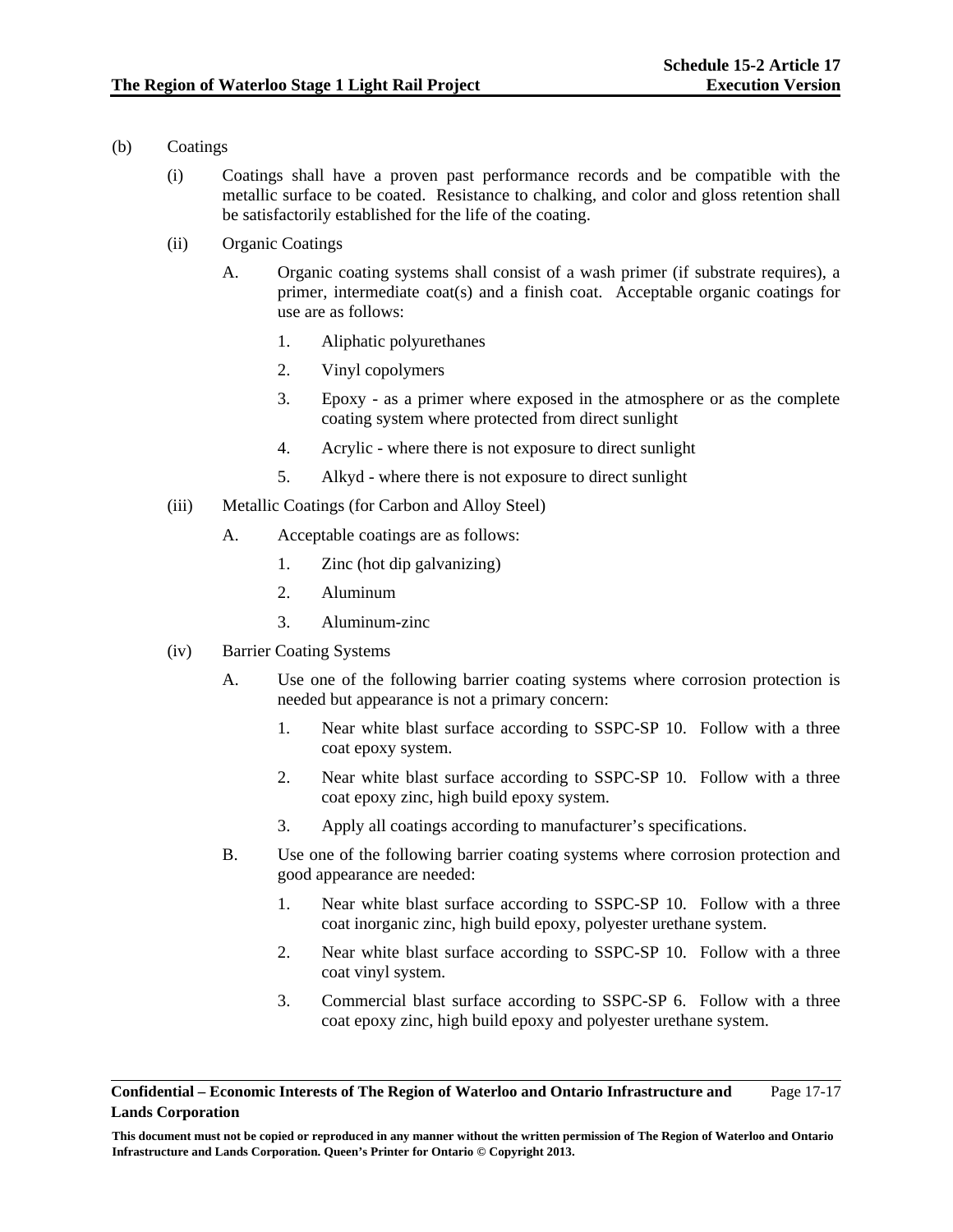- 4. Commercial blast surface according to SSPC-SP 6. Follow with a three coat epoxy zinc, high build epoxy and acrylic urethane system.
- 5. Apply all coatings according to manufacturer's specifications.

## **17.15 Grounding**

- (a) Purpose
	- (i) The purpose is to insure that grounding and corrosion control requirements do not conflict so as the render either system ineffective. The key to accomplishing complementary systems is proper location of insulation points and proper means of grounding systems.
- (b) Scope
	- (i) Facilities addressed include the following:
		- A. Traction Power Substations
		- B. Aerial/Catenary Structures

## **17.16 Design and Coordination of Grounding System**

- (a) Aerial/Catenary Structures
	- (i) General Requirements
		- A. Structures on the aerial structure such as catenary poles, handrails, cable trough components, and other metal components shall be electrically isolated from the top layer of reinforcing steel in the deck. At each end of the structure, insulated cables shall be exothermically welded to the reinforcing steel and terminated in an appropriately sized and conveniently located weatherproof junction box or manhole. Support piers and abutments shall be insulated from the structural deck members.
	- (ii) Coordination Requirements
		- A. In order to provide compatible aerial grounding systems and corrosion control systems, the following items shall be coordinated:
			- 1. Ground electrode component materials
			- 2. Ground electrode locations
			- 3. Aerial component electrical continuity details
			- 4. Pier support/insulation details
- (b) Traction Power Substation
	- (i) Corrosion control installations will be coordinated with grounding electrodes, grounding standards, grounding requirements and IEEE Standards.

## **17.17 Corrosion Control Operation and Maintenance Manual**

- (a) Project Co shall prepare a "Corrosion Control Operation and Maintenance Manual" which shall include the following tests:
	- (i) Voltage-to-ground on metallic utilities and reinforced concrete structures

#### **Confidential – Economic Interests of The Region of Waterloo and Ontario Infrastructure and Lands Corporation**  Page 17-18